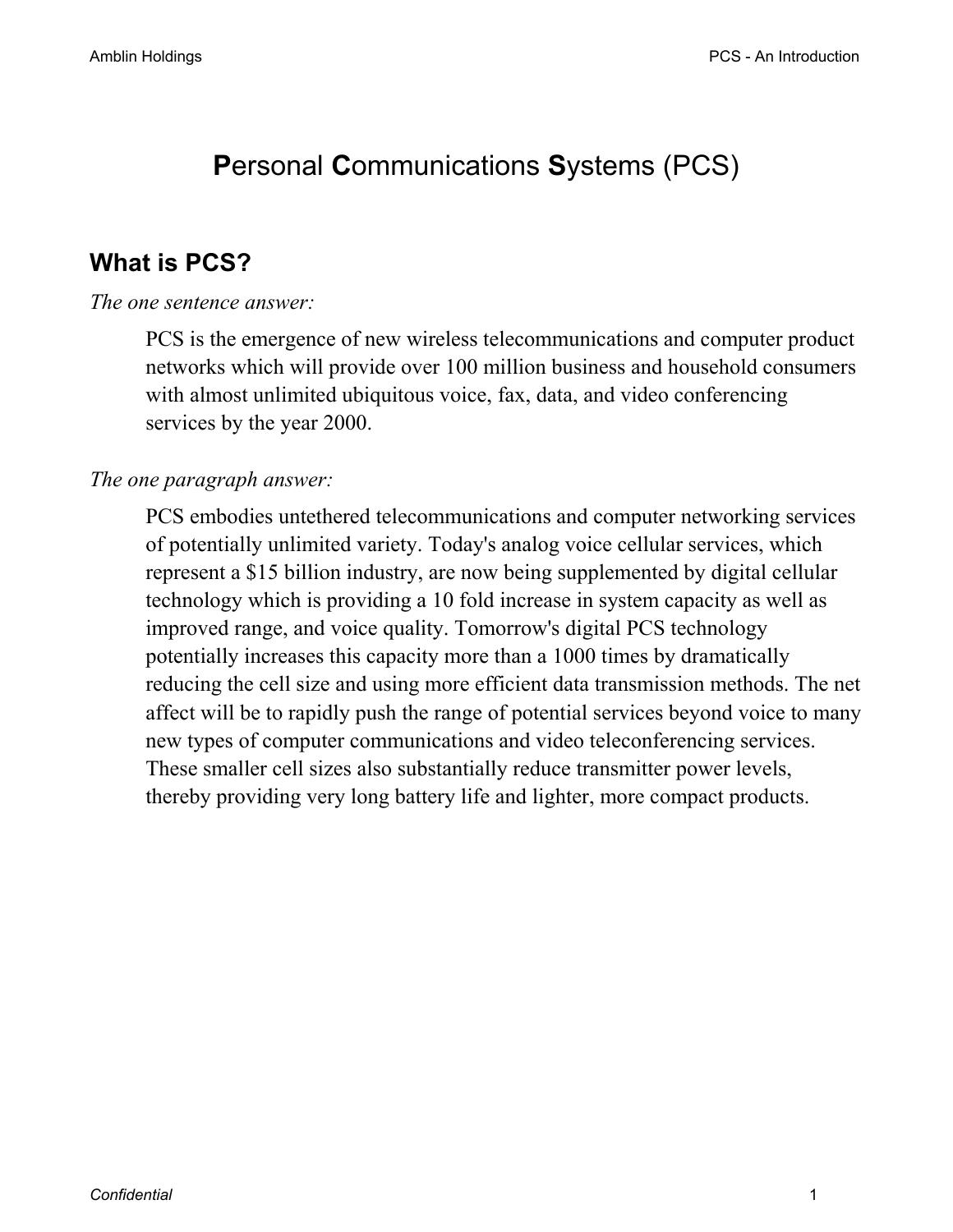## *The one page answer:*

PCS is breaking down the physical barriers imposed by wireline communications and will soon offer substantially greater varieties of services and features to both home and business users than is currently available. A case in point: The Japanese government predicts that the implementation of PCS technology will improve business productivity by a dramatic 30%, and also infers that the countries who are the first to capitalize on this opportunity will be the economic power houses of the 21st. century.

Imagine a world without wires that is a reality in less than 5 years time. All telecommunications and computer products will be battery powered and will incorporate small antennas which transmit and receive high speed digital data containing voice, fax, computer data, pager and email messages, point of sale transactions, video teleconferencing images, as well as many new yet to be defined services.

Homes and offices will no longer be wired for telephone, modem and fax lines. Computer networks will no longer use coax cabling to connect workstations to servers and printers. Wireline products such as pay phones, office desk phones, home fixed and cordless phones, and desktop computers will all become obsolete. In their places will be small, portable personal PCS "Personal Communicators" new hybrid telecommunications/computing devices. In fact, a number of leading edge companies have already announced their first generation PCS products.

PCS products will have decisive advantages over standard computer and cellular telephone products. They will be smaller, lighter and cheaper - with batteries that will last much, much longer. Telephone usage costs will be within 10-20% of the cost of standard wireline calls and packet type data transmissions such as email and pager messages and point of sale credit/debit services will be handled seemlessly with very quick response times. All this from any location, at any time.

In the near term, the convenience and cost effectiveness of PCS services will steal customers away from wireline and cellular services. In 3-5 years, new buildings, subdivisions, cities and many developing countries will not even bother stringing miles of wires underground, on poles and in the walls of buildings - it just won't be economical or desirable. PCS will truly bring about the wireless future.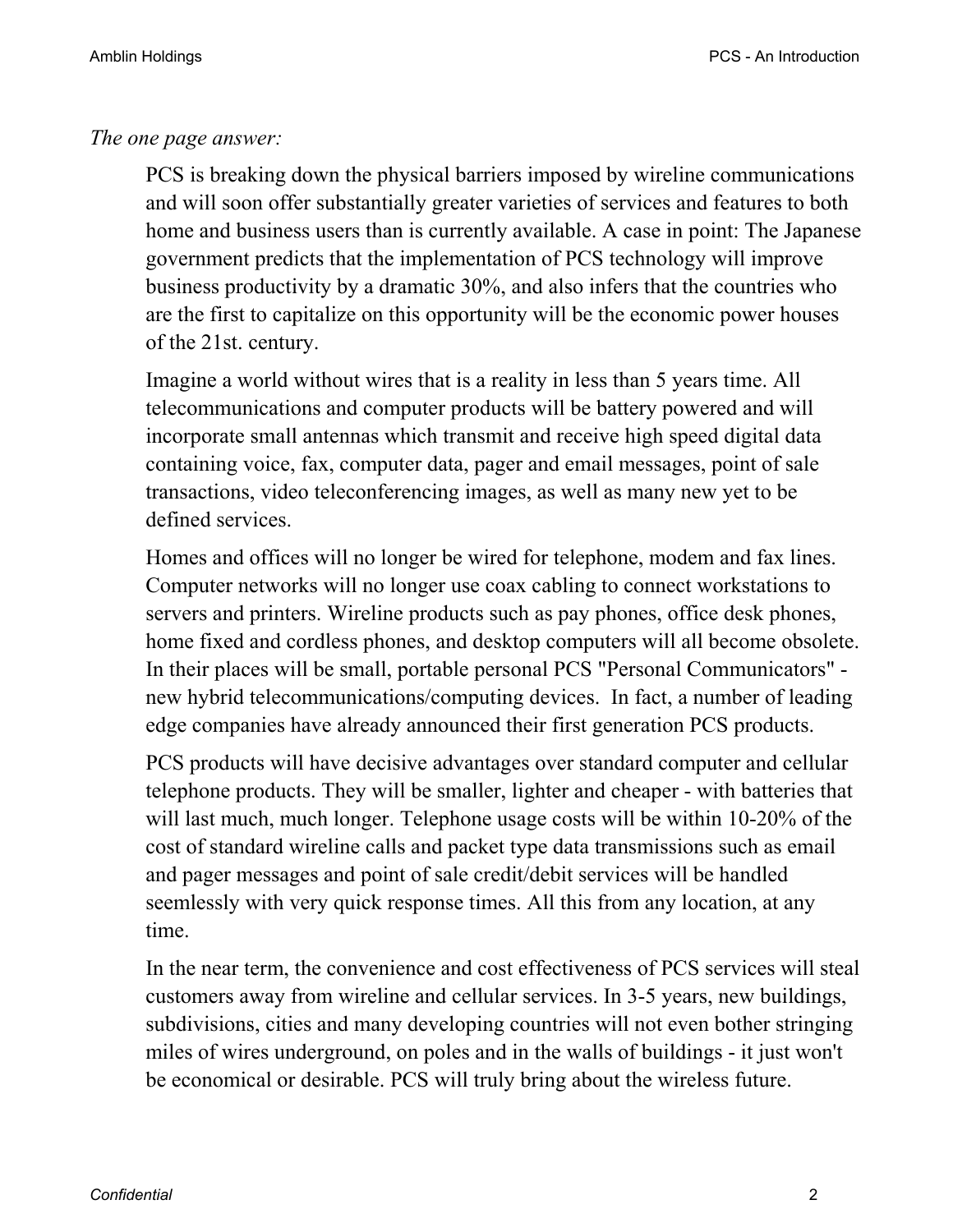# **A Technical Brief**

PCS has its roots in the existing cellular telephone technology. The basic concept embodied in "cellular" technology is bandwidth, or channel, re-use in adjacent cells.

Why is this important? The wireless world is akin to real estate - there is only so much land available, and likewise, there is only so much bandwidth available for PCS type services, and for all intents and purposes it is already spoken for. The politics of wireless, or RF (radio frequency), resource allocation is regulated world-wide with legal issues of ownership and licensing dominating any introduction of new wireless technologies.

Again, like real-estate, scarcity of resources leads to efficient use strategies. As the wireless age arrives, the need for increased numbers of channels with greater data carrying capacity is growing exponentially. Finding that additional capacity is the primary focus of PCS technology. The roll-out of current analog cellular telephone networks was the first large scale commercial telecommunications bandwidth, or channel, re-use scheme and forms the basis for all future cellular technologies.

Digital cellular technology is now starting to provide a 10 times increase in the number of voice channels from a technique known as Time Division Multiple Access (TDMA), which takes each existing analog cellular channel and divides it digitally into 10 separate channels. The cell sizes do not change but the amount of information that can be transmitted increases.

PCS technology relies on much smaller cell sizes to allow the same channels to be reused many more times in a given area. A cell size of less than 1000 feet will typically be used, versus the current 2-10 mile average, resulting in a sub-division of area, and therefore capacity increase, of potentially 1000 times. Like digital cellular's replacement of analog cellular technology, PCS technology will introduce yet another data transmission scheme called Code Division Multiple Access (CDMA).

This new method of data transmission is much more efficient than TMDA and is another powerful capacity expansion tool. More information (bits and byte of data) can be squeezed into a given amount of bandwidth using a very complex "spread spectrum" technology that literally allows all channels to use all of the available bandwidth at the same time.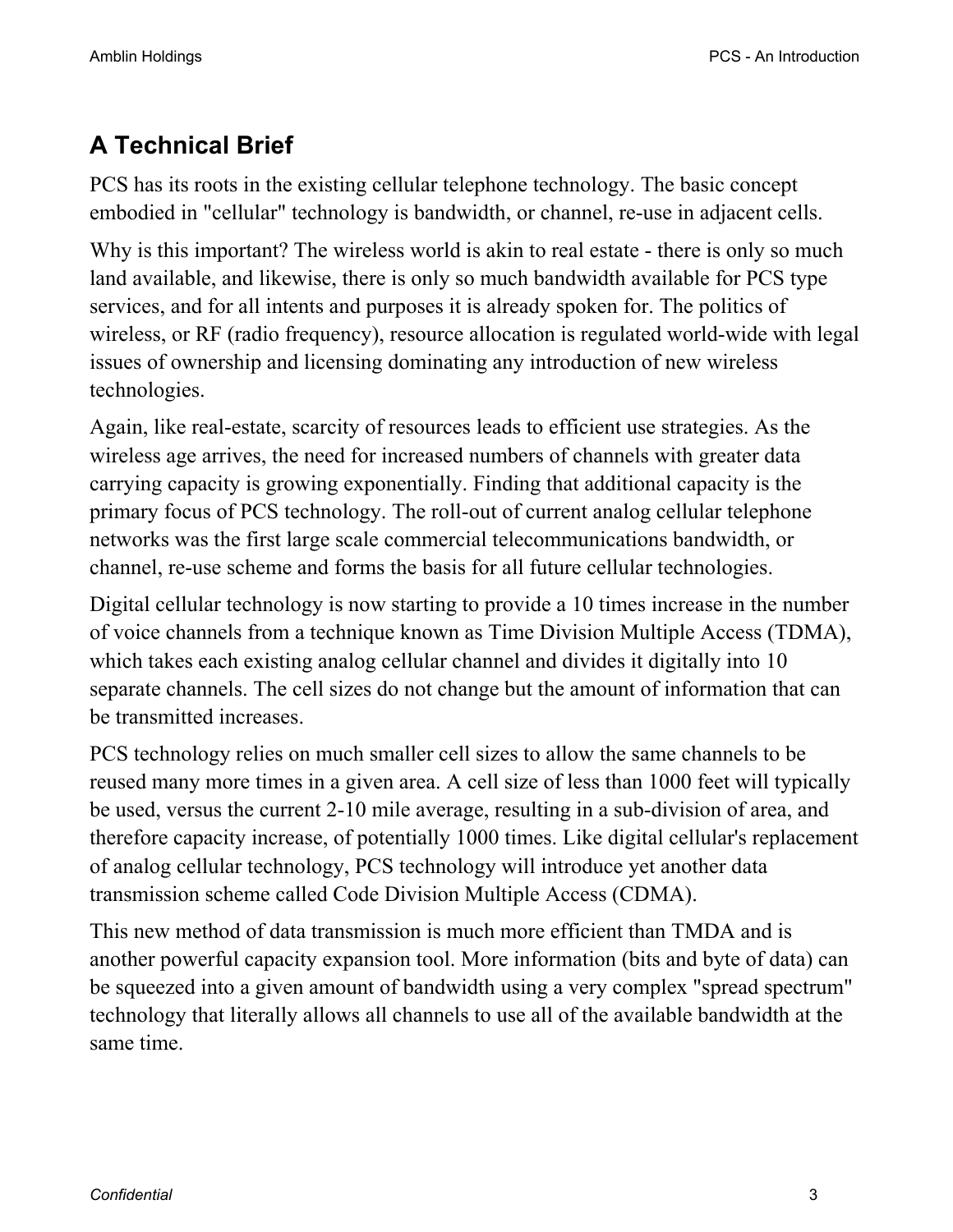## **Implementation Issues**

Taking a city the size of Toronto with its 4,000,000 inhabitants and implementing PCS technology would require approximately 10,000 cells to be networked together. This large number of cells must be connected very efficiently in order to handle the volume of data traffic that would be present at any given time. Two things are vitally important: (1) installing individual cells must be relatively inexpensive (in the order of \$1000. each) and, (2) connecting them together to a digital super highway backbone must also be cost effective.

There is no question that fiber optics networks will be a fundamental backbone technology for PCS networks, but running fiber cable to every cell transmitter site will, at least initially, be cost prohibitive. This is where the existing cable TV infrastructure comes into use.

TV coax cable runs underground and above ground on utility poles in practically every community in North America. TV coax cable also has huge amounts of unused bandwidth which makes its perfectly suited to PCS data connectivity tasks. A third benefit is that it is already wired in a perfect distribution pattern for connecting the PCS cells to the backbone fiber optics super highways and their associated data routing switches. These reasons are strong enough for the Cable TV infrastructure to be targeted as the primary candidate for PCS cell connectivity by both telephone and cable TV consortiums alike.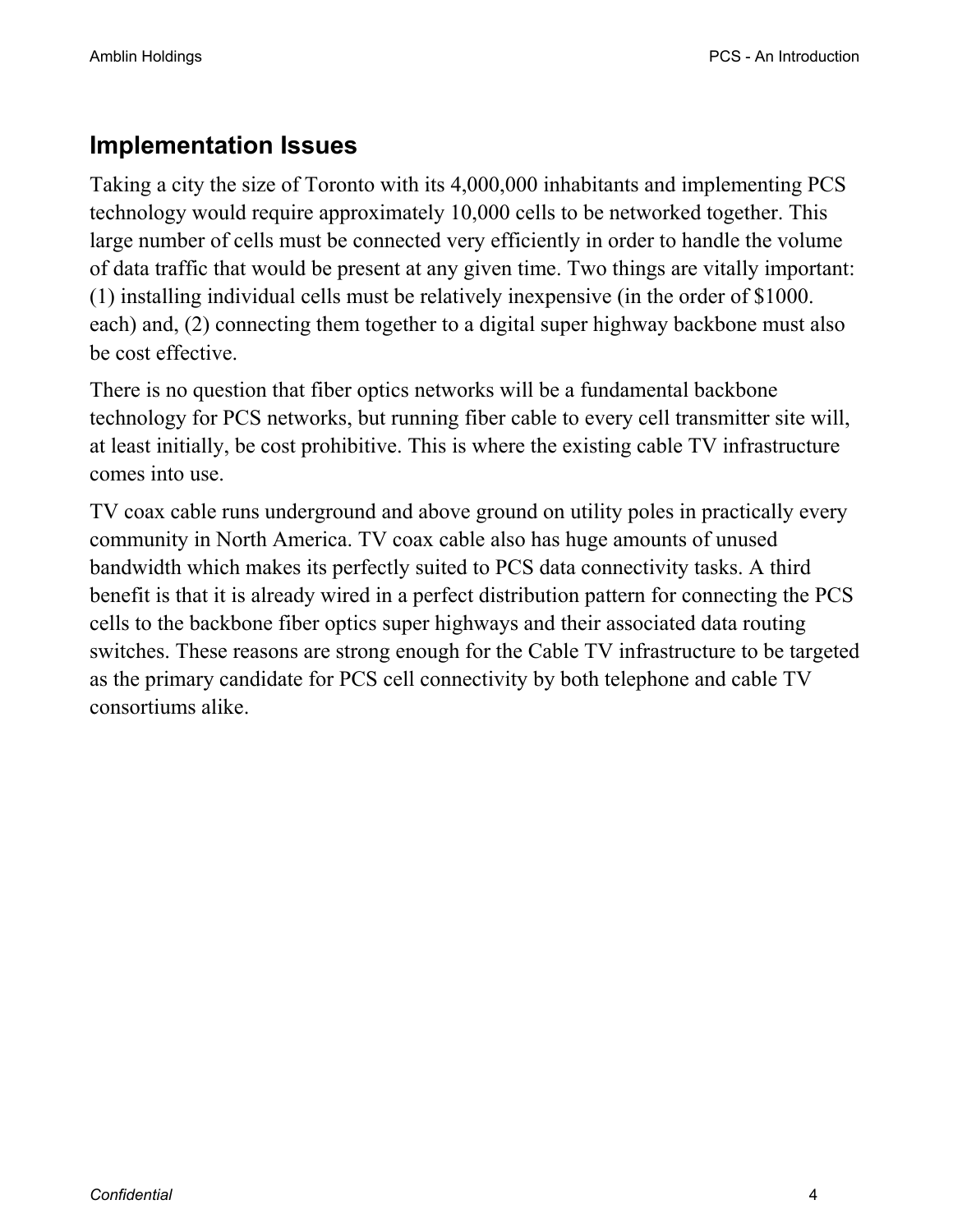#### **1. Non-disclosure**

This business plan is confidential, containing information proprietary to Performance Solutions and Amblin Holdings. None of the information contained in this plan may be reproduced or disclosed to any person under any circumstances without their express written permission.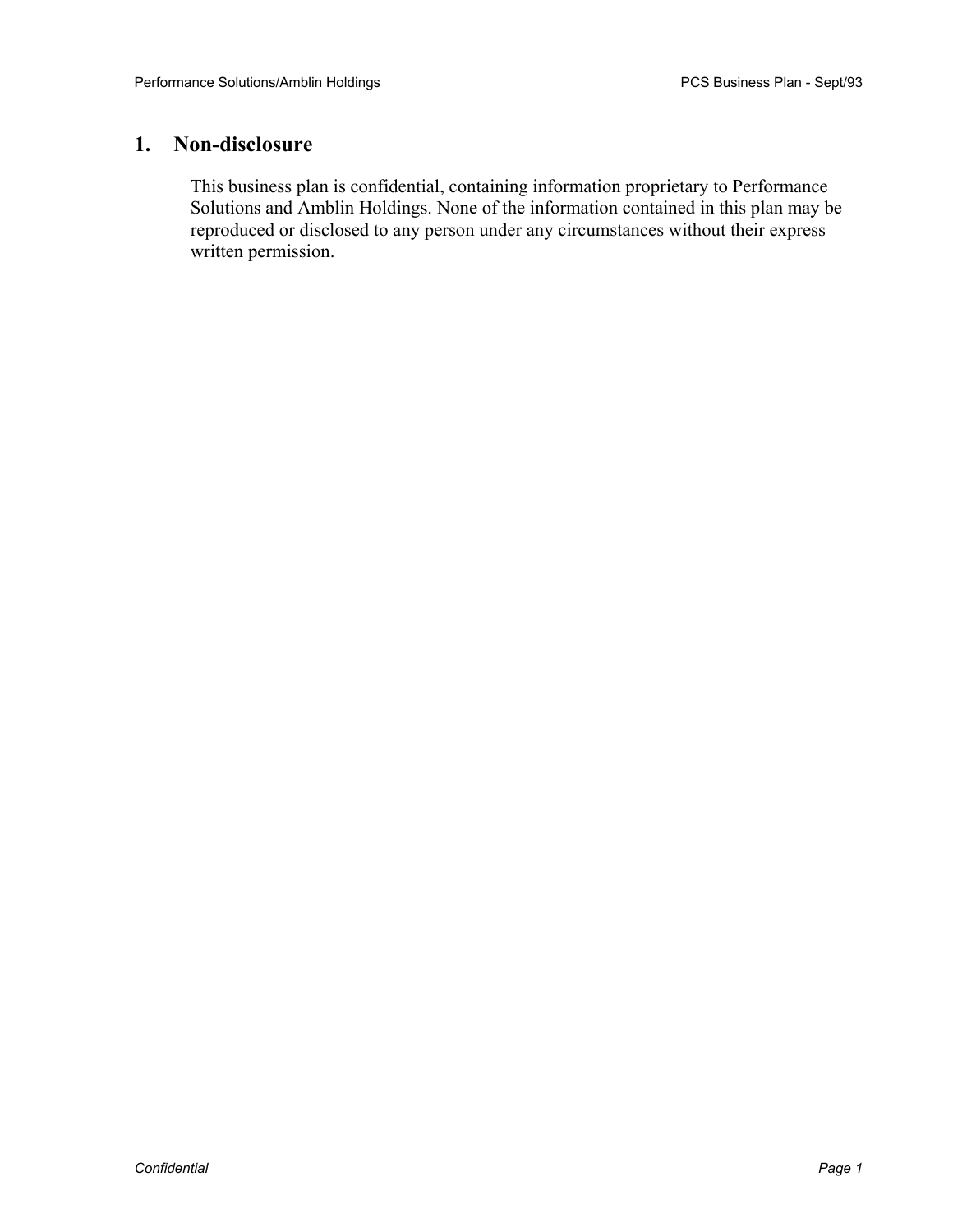## **Table of Contents**

| ane |  |
|-----|--|
|-----|--|

| 4.             |                      |  |  |  |  |
|----------------|----------------------|--|--|--|--|
| 5 <sub>1</sub> | 53                   |  |  |  |  |
|                | 6.2.                 |  |  |  |  |
| 7.             |                      |  |  |  |  |
|                | 8.3.                 |  |  |  |  |
| 9.             | 9.1.<br>9.3.<br>9.4. |  |  |  |  |
|                |                      |  |  |  |  |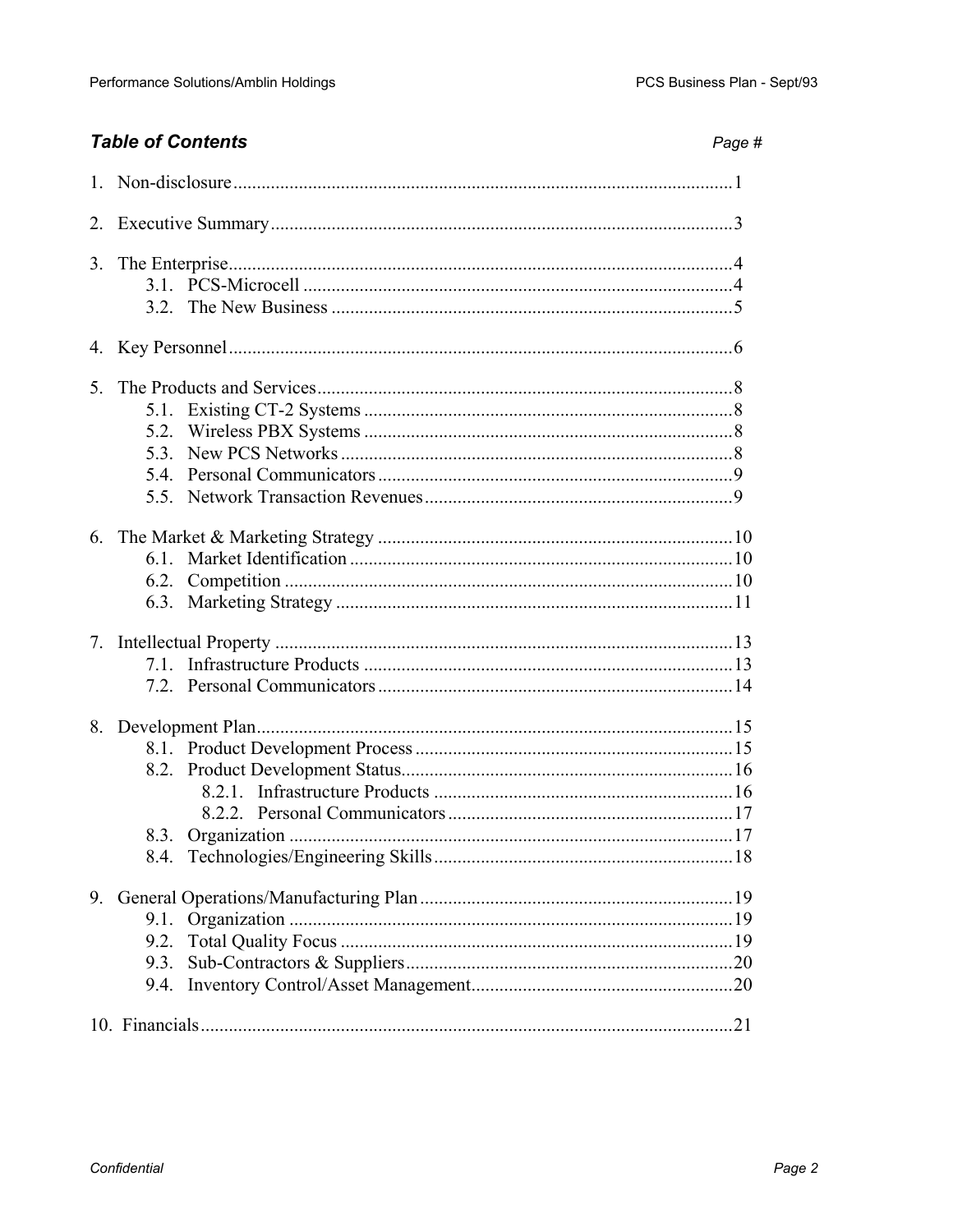## **2. Executive Summary**

We've all heard it before:

"Our company is the next Apple"

"We believe we have the potential to be the next Microsoft"

"There is no doubt that we will be the next Compaq"

"Our development paths mirror those of Sun Microsystems"

"Etc., etc., etc. . . . "

Unfortunately, almost to a company, those wonderful and exciting dreams never materialize. The reasons for not achieving those heights are diverse and wide in scope. However, when you analyze the reasons for the success of the Microsoft's, the Compaq's and the Sun Microsystems', the same three critical components are always present:

• Great products, extremely well positioned, in an exploding market

• Consistent, superior management

*and* 

• Proper Capitalization

Whenever any one of these three critical components are missing or at subpar levels, success is very difficult to achieve.

This business opportunity that you are about to explore contains two of the three critical components and therefore warrants your serious consideration in becoming our financial partner.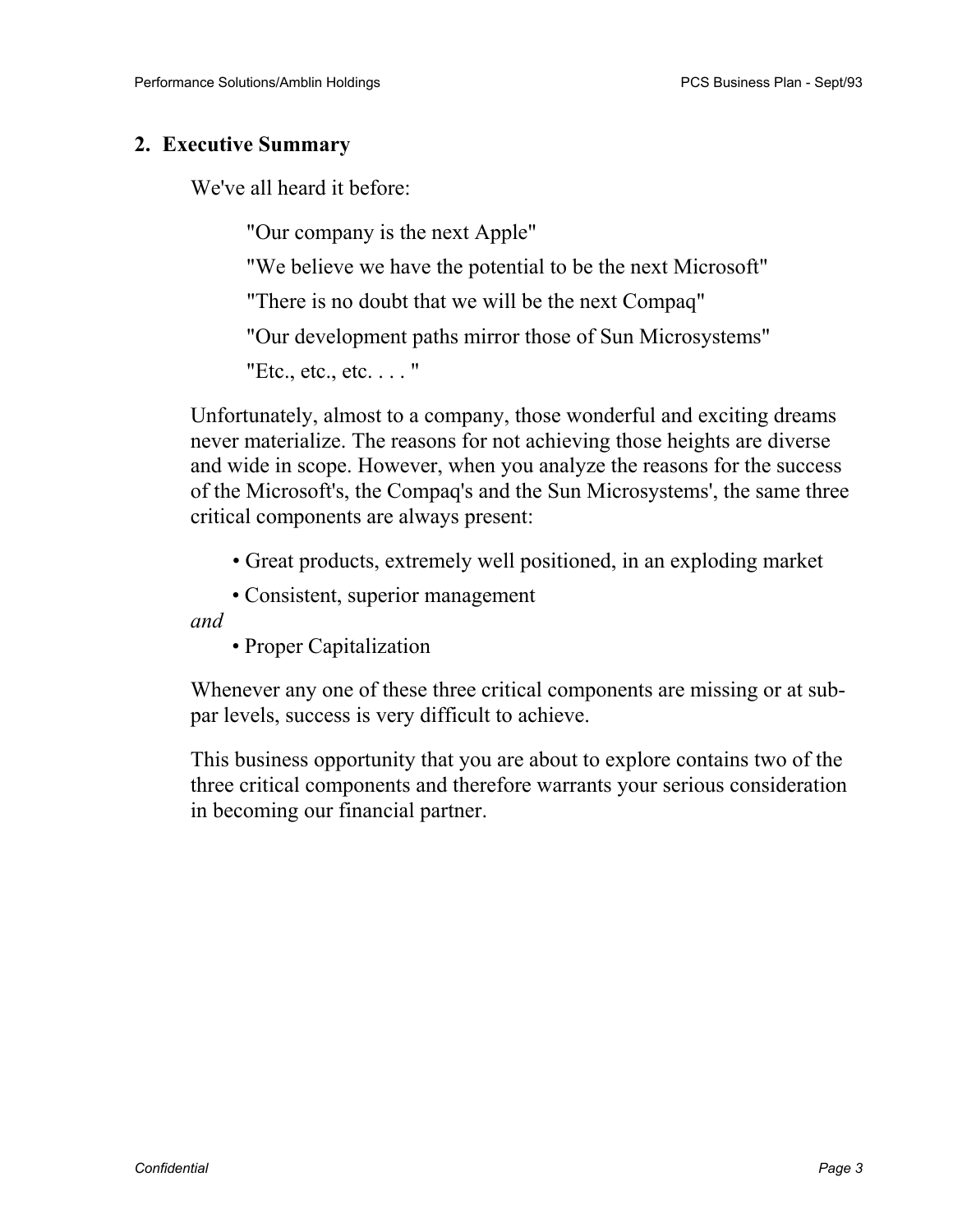#### **3. The Enterprise**

Performance Solutions/Amblin Holdings has launched a new company in Vancouver, Canada, which is involved in the rapidly expanding wireless Personal Communications Systems ("PCS") marketplace. The foundation for our new company is the acquisition of a 3 year old Vancouver area company, PCS-Microcell, a division of Enterprise Technologies Corp. ("ETC", formerly Nexus Engineering Corp.), which has pioneered PCS Infrastructure technology and products, and holds a number of significant pending patents in this area. Performance Solutions has also vended in additional PCS Personal Communicator product intellectual property.

Our business has been formed with the objective of becoming a major participant in the exploding PCS industry which is estimated to be greater than \$100 Billion in size by the year 2000 with up to 100 million Personal Communicator devices in use by that time. This means huge growth in an industry that is in its infancy today. We are perfectly positioned in both PCS Infrastructure and Personal Communicator products and services to take maximum advantage of this market opportunity. Please reference the *PCS Marketing Supplement Binder* that accompanies this business plan for more details on the definition of PCS and the marketing opportunities involved.

#### **3.1. PCS-Microcell**

The PCS-Microcell business has been at a financial break-even position during the last year by focusing solely on R&D and by selling it's R&D services to customers in the FCC Pioneer Preference marketplace. ETC has directly invested approximately \$2.7 Million into PCS technology and product development over a 3 year period. Additional indirect investments in technology transfers, technical know-how and marketing and sales efforts via ETC/Nexus with its 100,000 product installations in 94 countries adds approximately \$1 Million to create a total current investment of \$3.7 Million.

PCS-Microcell has developed a broad PCS Infrastructure product line and has forged strong relationships with numerous telephone and cablevision TV companies in North America and other telecommunications companies internationally. They have established a reputation for providing high quality, technically innovative PCS products in a responsive manner during this initial roll out stage of the developing PCS markets.

PCS-Microcell has been very successful by concentrating on a core excellence in RF design and network support services. Among other achievements, they have: (1) demonstrated the world's first PCS network using cable TV plant, and (2) demonstrated the world's first PCS network to support moving vehicles at low cost.

Despite these strong points, PCS-Microcell, as a division of ETC, is being negotiated for acquisition because of parent corporation financial troubles and a mandate by ETC shareholders to dissolve/liquidate all business operations.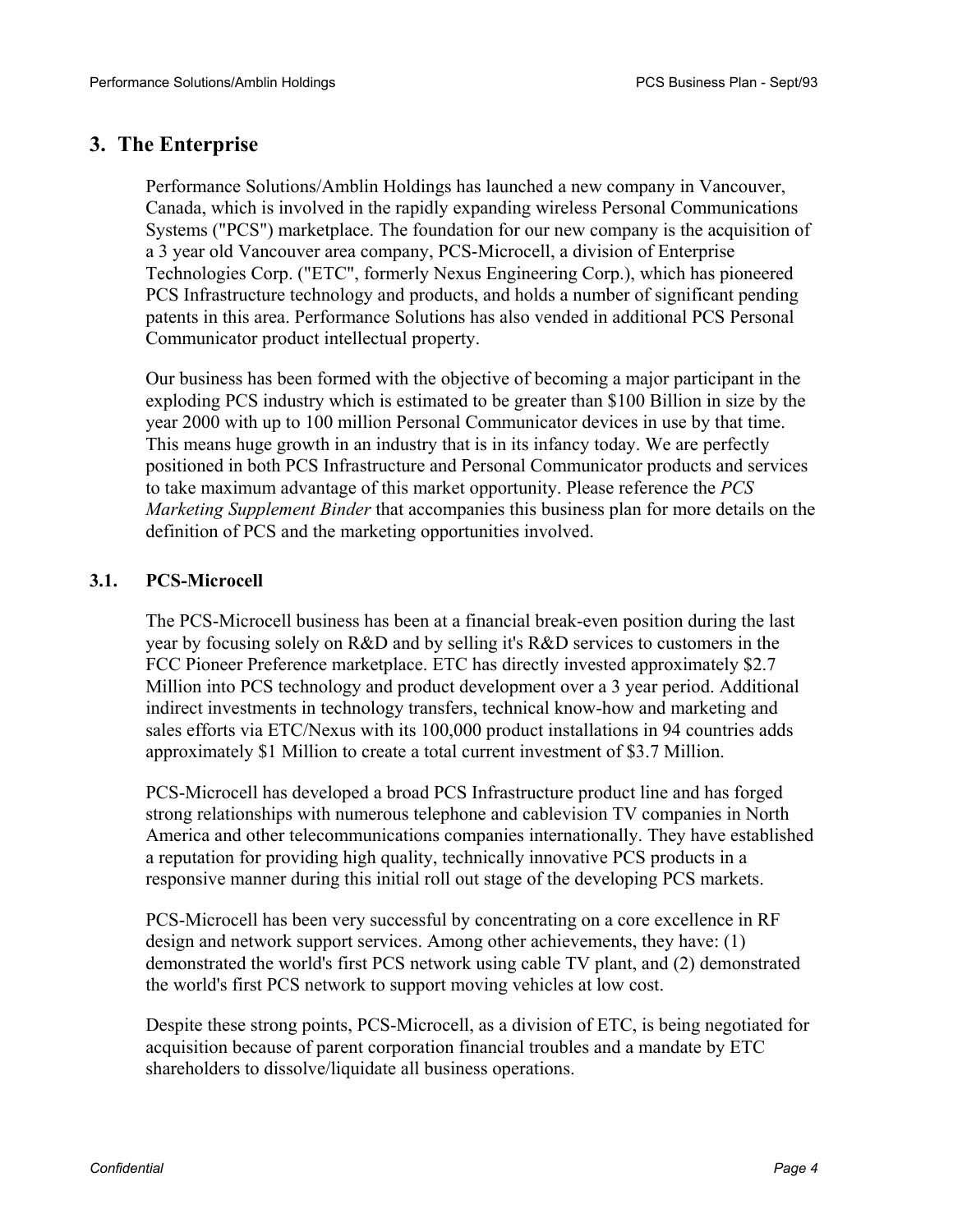#### **3.2. The New Business**

A combination of the technical capabilities and reputation of PCS-Microcell, and the additional technology, marketing and management skills being assembled by Performance Solutions/Amblin Holdings, has produced a powerful new business with the following strengths:

| • Core Technology: | Key Patents and Pending Patents, Designs, Products,<br>People, and Know-How in both PCS Infrastructure and<br><b>PCS</b> Personal Communicator products                                                                 |
|--------------------|-------------------------------------------------------------------------------------------------------------------------------------------------------------------------------------------------------------------------|
| • Market Timing:   | Huge market expansion in the last 6 months with major<br>corporate acquisitions and mergers taking place, network<br>and product plan announcements                                                                     |
| • Market Exposure: | <b>Current Participation in important PCS Field Trials</b><br>worldwide, Strong publicity to date, Good customer base                                                                                                   |
| • Market Size:     | $>$ \$100 Billion by the year 2000                                                                                                                                                                                      |
| • Market Growth:   | Starting at near "zero" today, this represents the most<br>significant, fastest moving new technology/market creation<br>this century                                                                                   |
| • Market Impact:   | Governments predict up to a 30% increase in business<br>productivity from the implementation of PCS technology.<br>Those who capitalize on this opportunity will be the global<br>economy leaders of the 21st. century. |

With these almost overwhelming statistics and our very strong positioning in this market, the key factors affecting success lie not so much in product/marketing issues as they lie in the ability to manage huge growth. Our strong management team, combined with a focus on core competencies and additional leverage from partnerships, technology licensing and sub-contracting, is our prime response to this exciting challenge. Our highly conservative financial summary projections, which cover the next 5 years, are as follows:

|                | 1993        | 1994   | 1995   | 1996   | 1997   |
|----------------|-------------|--------|--------|--------|--------|
|                | 1/4 of Yr 3 | Year 4 | Year 5 | Year 6 | Year 7 |
| <b>Revenue</b> | 406         | 6,666  | 17,850 | 37,700 | 70,249 |
| <b>COGS</b>    | 212         | 2,841  | 7,880  | 16,954 | 31,468 |
| Net R&D        | 69          | 835    | 1,654  | 3,083  | 5,450  |
| S, G&A         | 477         | 2,737  | 5,795  | 9,430  | 15,544 |
| <b>Profit</b>  | (351)       | 254    | 2,524  | 8,236  | 17,790 |

#### **Financial Summary Projections (000's)**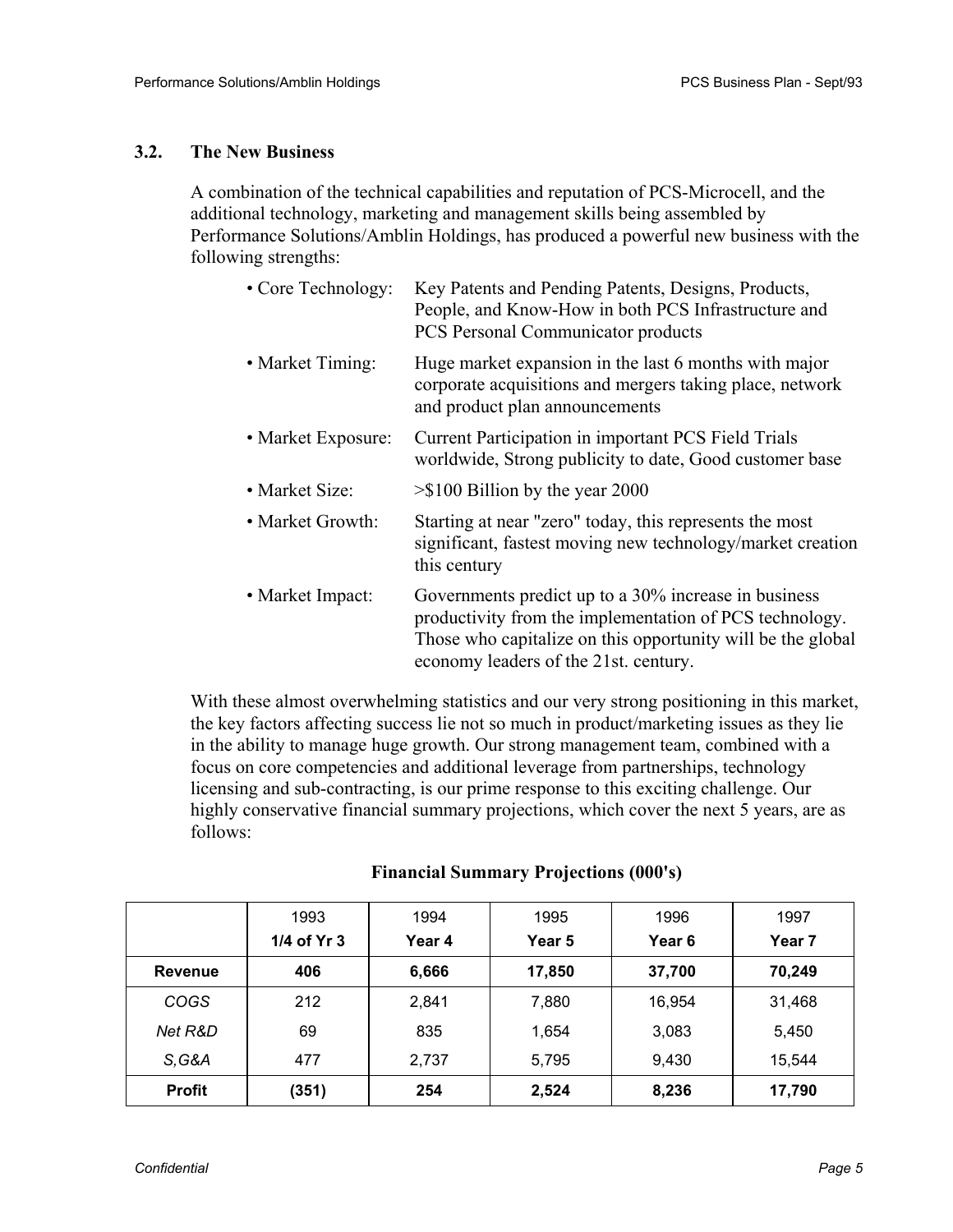Performance Solutions/Amblin Holdings **PERS** Business Plan - Sept/93

|  |  | . |  |
|--|--|---|--|
|  |  |   |  |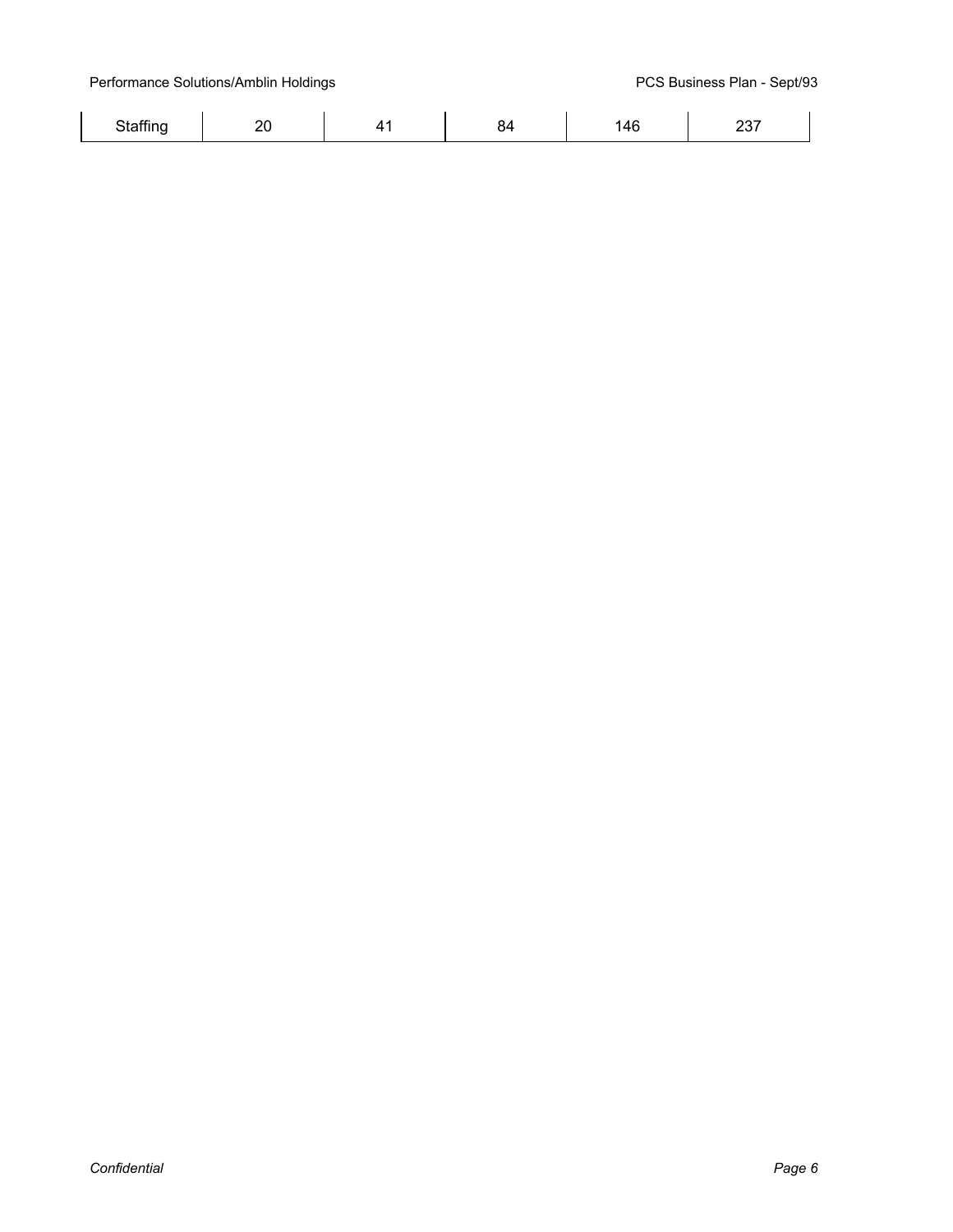### **4. Key Personnel**

Ralph Scobie is one of the two co-founders of this new business, and is CEO  $\&$ Chairman with direct reporting from the President as well as the Sales, Marketing, Finance, Accounting and General Operations senior management. He was educated at the University of British Columbia with an honors degree in Economics. He is President and CEO of Amblin Holdings Ltd. and currently holds the position of Executive Vice President with Shared Network Services, responsible for handling corporate mergers, acquisitions, and corporate turn-arounds in the last 4 years.

Mr. Scobie was a co-founder of the highly successful Integra Systems POS business and held the position of President and CEO during his tenure there. Integra had an enviable track record of more than \$16 Million in sales within 24 months of starting up with a first year profit in excess of \$800,000. on sales of \$3.8 Million. Prior to this he was involved in venture capital financing and operations. Mr. Scobie also held senior sales and management positions with Xerox of Canada and the Royal Bank of Canada. Mr. Scobie brings a long list of business leadership and management skills to the business.

Derek Spratt is the other co-founder, and is President with direct reporting from the Development, Manufacturing, Service and MIS senior management. He was educated at Queens' University with a degree in Electrical Engineering and is a registered Professional Engineer. He is president of Performance Solutions, an engineering consulting and product development business, and was Vice President of Nexus Engineering Corporation before that time, managing a \$10 Million business unit with 75 employees. As an OEM to General Instrument, his business developed the world's first Digital HDTV commercial satellite TV receiver in addition to all other Jerrold/GI commercial satellite receiver products.

Previous to this, Mr. Spratt held senior management positions with Motorola's Wireless Data Products and Customer Service divisions where he managed the development of the first portable RF terminals to operate on the ARDIS public RF data network. Before that he was with Integra Systems in various senior management roles where he oversaw the development, manufacture and service of over 15,000 POS terminals in a 2 year period. He has also worked with many other start-up businesses and has a strong total quality business focus. He brings a broad depth of experience to the business in the areas of business management and product development. He has recently vended in his Performance Solutions PCS intellectual property in the process of co-founding this company.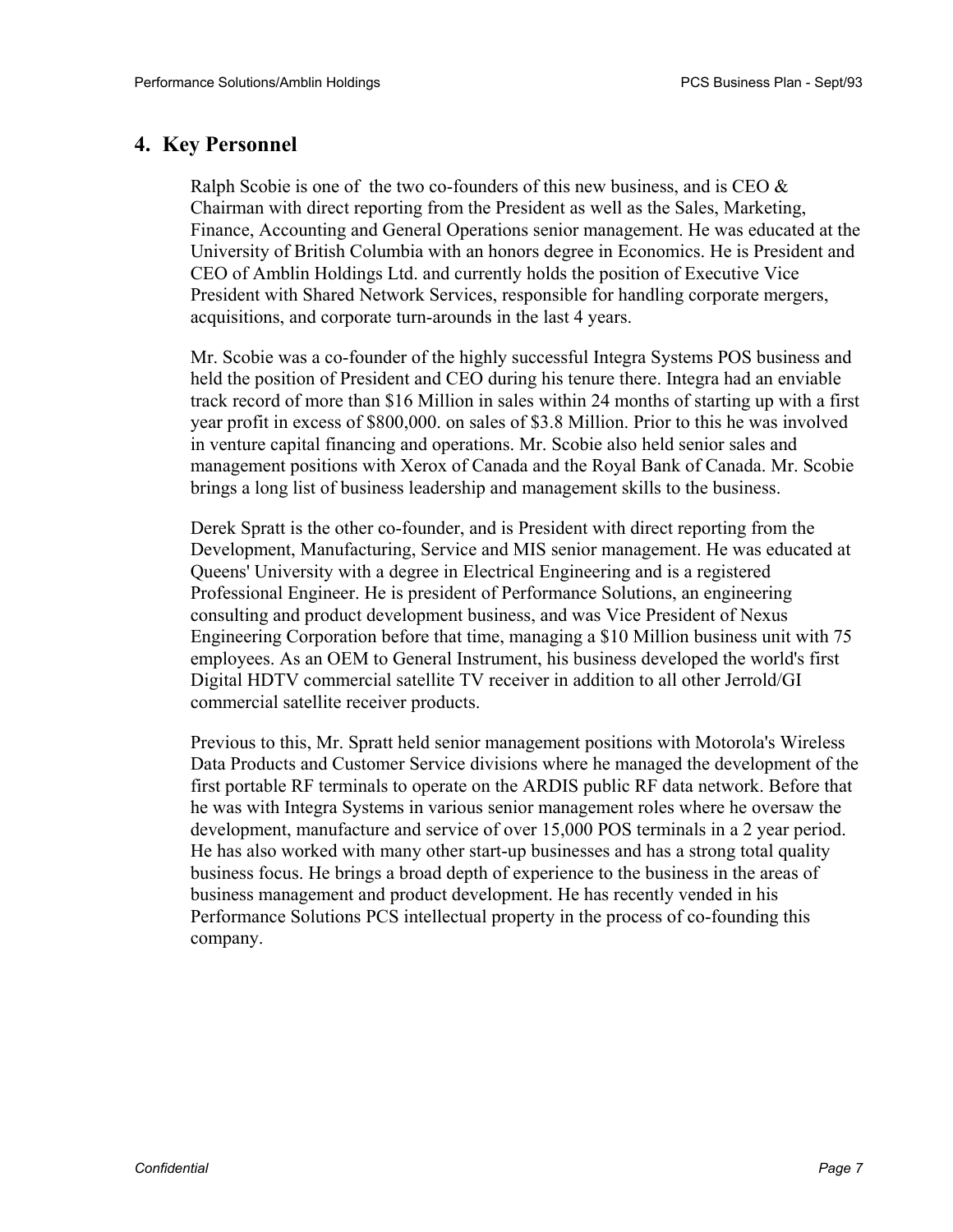Dr. Andrew Beasley joins us as Vice President of Development, from the same position within PCS-Microcell/ETC. He was educated in London, United Kingdom, at the Cambridge and London Universities, with multiple degrees in Physics and Electrical Engineering with specialization in RF communications. Prior to this he helped found the PCS-Microcell division of Nexus Engineering Corporation. Before this he was Director of Research and Development for the Nexus corporation over-all. In addition to his many technical and management achievements at Nexus, he was responsible for the introduction of the Queens/ATC 1GHz 150 channel headend - to date, the world's most advanced cable TV system.

Dr. Beasley has worked in the RF research and development business for over 15 years for many Canadian and British technology companies. He holds key patents in PCS technology and is the inventor of many of the products and designs that form the heart of the PCS-Microcell product line. Andrew is a visionary in the PCS business and is committed to the success of our business.

Dr. Norman Wai joins us as Vice President of Strategic Marketing. He is a Canadian Citizen and holds degrees in Electrical Engineering from the University of Manchester, United Kingdom, with a specialization in wireless data communications. He comes from a long term consulting position with Hutchison Paging in Hong Kong where he was responsible for the implementation of the Hutchison PCS/CT-2 telecommunications network which utilizes PCS-Microcell MEX products. Prior to that his business was involved in the roll out the second largest paging system in Hong Kong.

Dr. Wai also worked for the Hong Kong Post Office as the director of the regulatory division responsible for RF telecommunications systems. At that time he oversaw the approval of MDI/Motorola's first public wireless data system. He has an in-depth understanding of worldwide wireless regulatory issues. He also has a wide ranging knowledge and interest in PCS/CT-2 technology from both an engineering and marketing perspective. Norman has recently applied for patents in PCS/CT-2 in relation to MEX type implementations and has a great many high level industry contacts in the PCS business.

*The position of CFO is currently being negotiated.*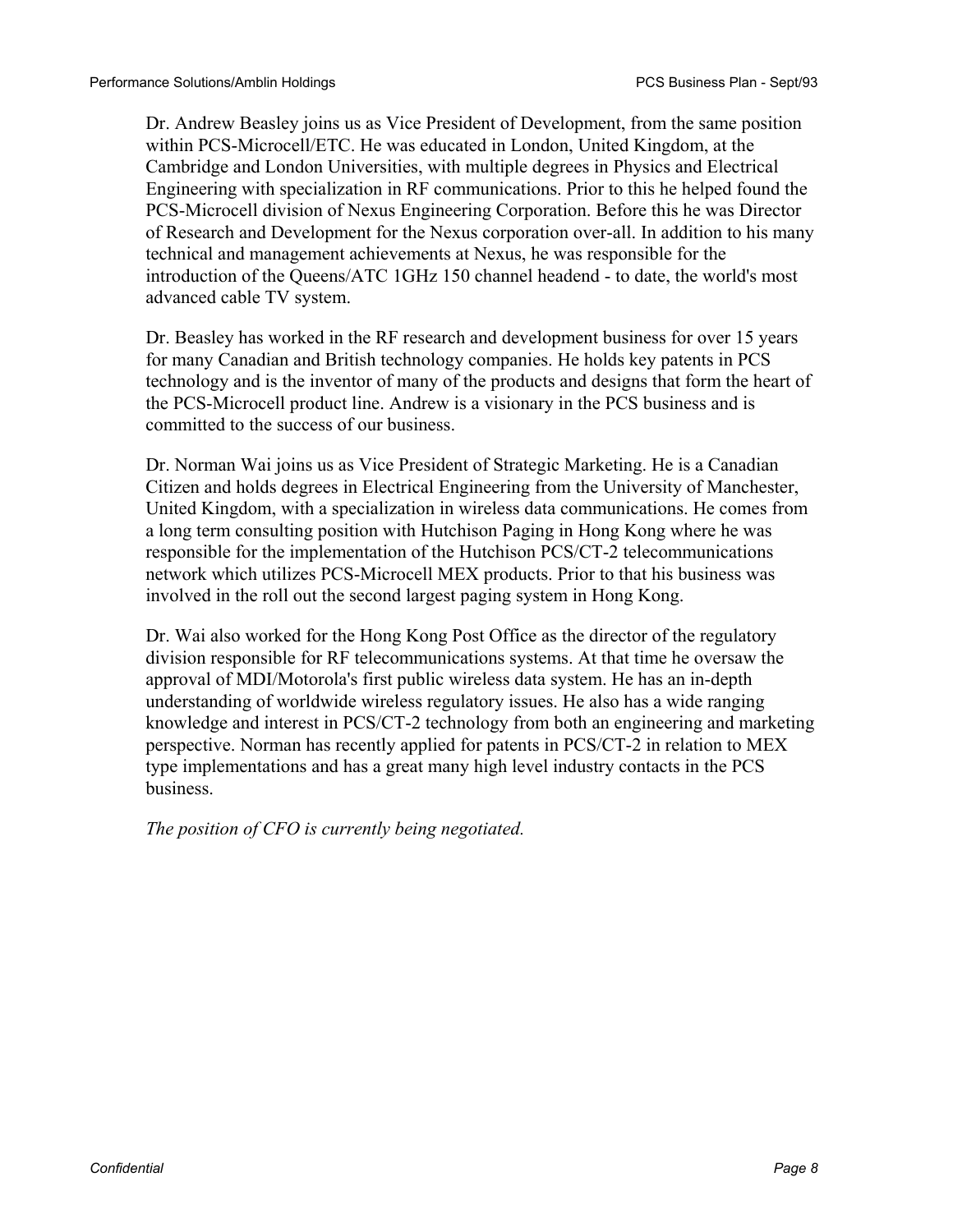## **5. The Products and Services**

The existing products offered in the PCS-Microcell portfolio include a series of PCS Infrastructure products that provide the necessary signal conversion from network wireline communications to the wireless radio frequency ("RF") signals that are picked up and transmitted by the portable Personal Communicators (telephones, pagers, computers, etc). For a full technical description of these products, please reference the *PCS Marketing Supplement Binder*. These converter units can be used in many different types of PCS systems as follows:

#### **5.1. Existing CT-2 Systems**

CT-2 and CT-2 "plus" systems are now in place in many countries including the United Kingdom, France, Germany, and Hong Kong. These are digital technology micro-cellular networks that currently carry telephone signals. Companies such as Motorola make the telephone handsets and base stations. PCS-Microcell makes a product called the Microcell Extender ("MEX") that can be used to provide increased area coverage by acting as antenna repeaters in areas such as public rapid transit systems, shopping malls, and similar installations. A major international telecommunications firm has recently placed a \$2.2 Million production order with PCS-Microcell for these products.

#### **5.2. Wireless PBX Systems**

Northern Telecom and GE/Erricson are now introducing wireless private branch exchange ("PBX") in-building business phone systems. A product called the Base Station Extender ("BEX") and the above mentioned MEX can be used to economically provide wide-area coverage extensions to these systems. Erricson is currently discussing a strategic partnership proposal with PCS-Microcell in this regard with the intent of conducting limited field trials this year.

#### **5.3. New PCS Networks**

When PCS networks roll out in countries such as the United States and Canada that have ubiquitous Cablevision TV networks installed, the task of interconnecting the millions of microcells is solved economically with a modular PCS-Microcell product called a Remote Antenna Driver ("RAD") that hangs off the utility pole and links the antenna to the cablevision infrastructure. The connection back to the telecommunications "data super highway" then occurs back at a central facility. PCS-Microcell RAD units are installed and operating in many United States PCS field trials at this time.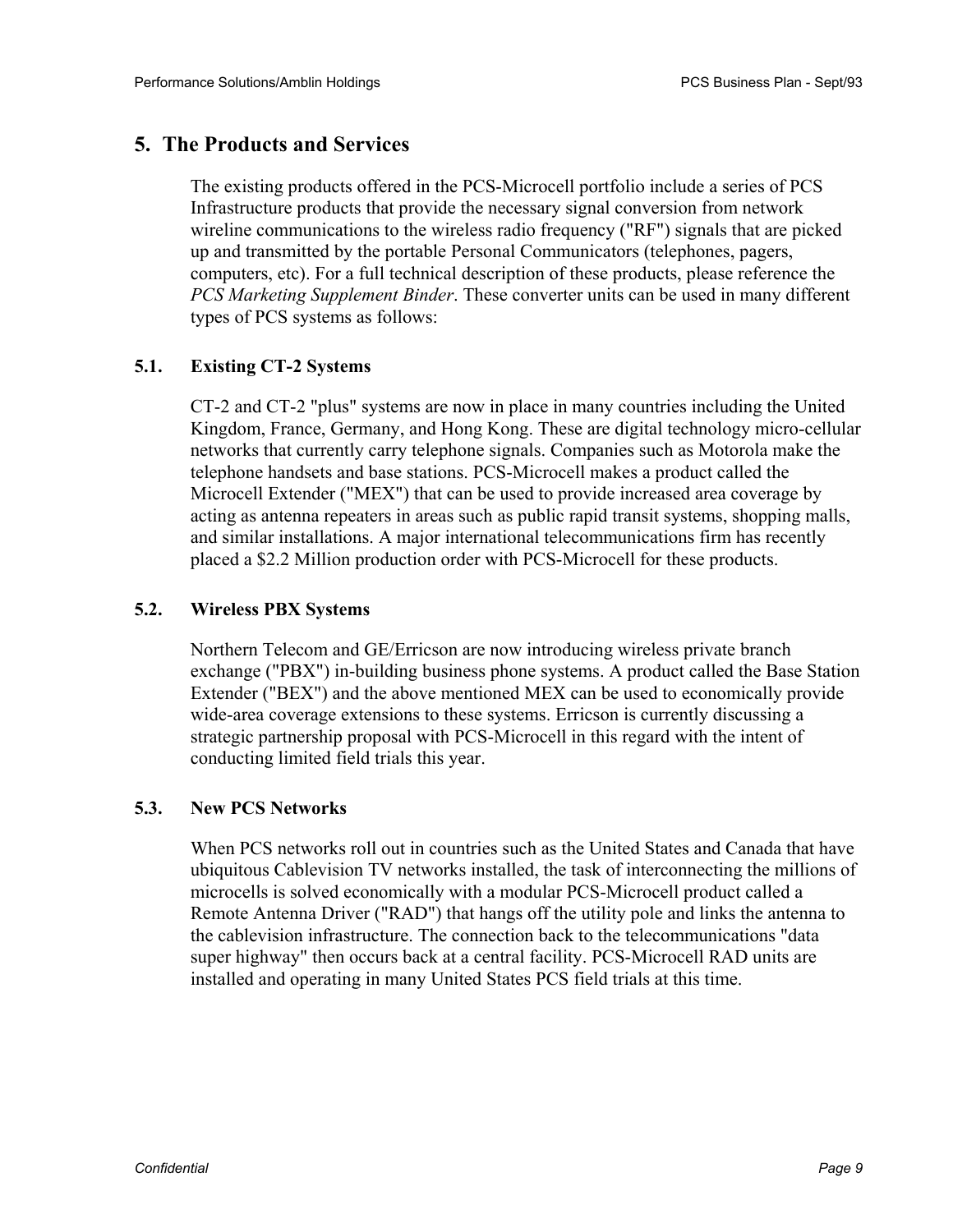These are just a few examples of the almost endless array of uses for the MEX, BEX and RAD products. While the MEX product line is projected to provide a significant revenue stream in the next 2-3 year period, the RAD products will eventually be a very high volume product line as the North American PCS roll out ramps up in 1996-97. Supporting services include network design, installation, consulting and system performance verification.

#### **5.4. Personal Communicators**

The Personal Communicator products technology vended in from Performance Solutions involves niche market Personal Communicator designs such as ultra-compact wireless touch screen and pen input based terminals, simple 2 way pagers, and associated docking stations and accessories. These products are still in the early stages of development.

While the Personal Communicator market is in its infancy, the RF data networks that are required for operation, such as ARDIS and RAM, are already in operation in North America. Therefore, unlike the general PCS market, a definitive customer/application must be targeted and then immediate sales opportunities will unfold. Our initial research indicates that point of sale applications would be an excellent initial opportunity.

#### **5.5. Network Transaction Revenues**

As an integral part of our marketing strategy, after initial manufacturing business has been secured, we will position ourselves to become an extension of the PCS Network operators ongoing transaction revenue stream. This will involve some form of partnership in terms of a reduced selling margin plus extended network service and support in exchange for on-going transaction revenues. Our products will have unique network remote diagnostics, monitoring and maintenance features incorporated that will enable us to quickly achieve our goal.

An example would be the a voice telephone call where a total transaction fee of \$0.30 would be split \$0.295 for the operator and \$0.005 for us. Higher fees will result when additional value added services are included in the application. Due to the undefined and long term nature of these transaction revenue streams, they have not been included in our proforma financial projections.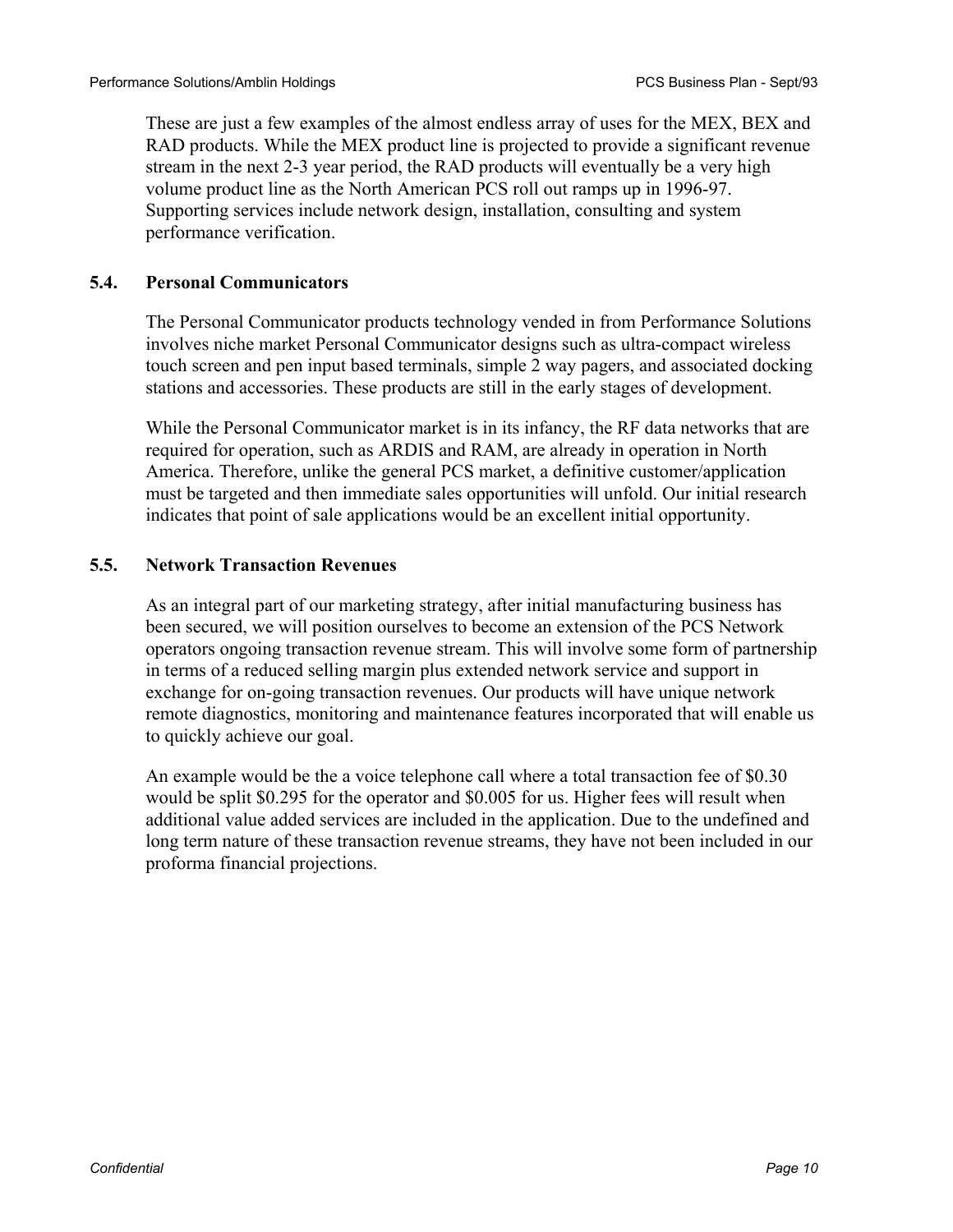## **6. The Market & Marketing Strategy**

#### **6.1. Market Identification**

The MEX, BEX and RAD products have a wide range of potential customers that can benefit from this distributed antenna technology as follows:

- MEX and BEX products selling to OEMs such as Northern Telecom and GE/Erricson or directly to the telecommunications companies as wireless PBX system extenders. Market potential of \$250 Million in sales over 5 years.
- MEX and BEX products selling to PCS/CT-2 telecommunications companies as add-ons to existing CT-2 systems, made by Motorola and other companies, as system extenders. Market potential of \$1 Billion in sales over 5 years.
- BEX, RAD and MEX products selling to cablevision TV companies as PCS microcell antenna networks, both for consumer and commercial use. Market potential of \$7-10 Billion in sales over 5 years.

The published estimates for the developing niche market Personal Communicator business, classified as "hand-held" products in the trade journals, is \$18.5 Billion per year by 1997. While some companies have released general purpose products in the market already, industry experts feel that a focus on specific market niches will be the prime motivator behind the public acceptable of PCS services in general. It is assumed that by 1996, we will have captured 2% of the \$600-800 Million wireline credit/debit POS terminal market with the remaining sales in 2 way pagers. These are obviously highly conservative estimates, given the size of the general PCS market by that time.

#### **6.2. Competition**

There is no current direct competitive threat due to PCS-Microcell's leadership position in this emerging market. Potential competitors range from traditional cable TV trunk amplifier manufacturers, such as California Amplifier, and large Cable/Satellite TV equipment manufacturers such as Jerrold/General Instrument, Scientific Atlanta and Drake, to others which are not currently in related markets but have similar business core technologies.

The primary difference between the current technology behind the products and markets that these potential competitors have, and the emerging PCS market requirements for these microcell antenna networks, is the over-the-air transmission technology. PCS-Microcell has pioneered most of the key technological breakthroughs that facilitate the use of PCS services over cable TV plant.

There is no known competition in the CT-2 market or wireless PBX markets at this time. The only alternative to a MEX/BEX system extension is adding more base stations which is not a cost effective alternative.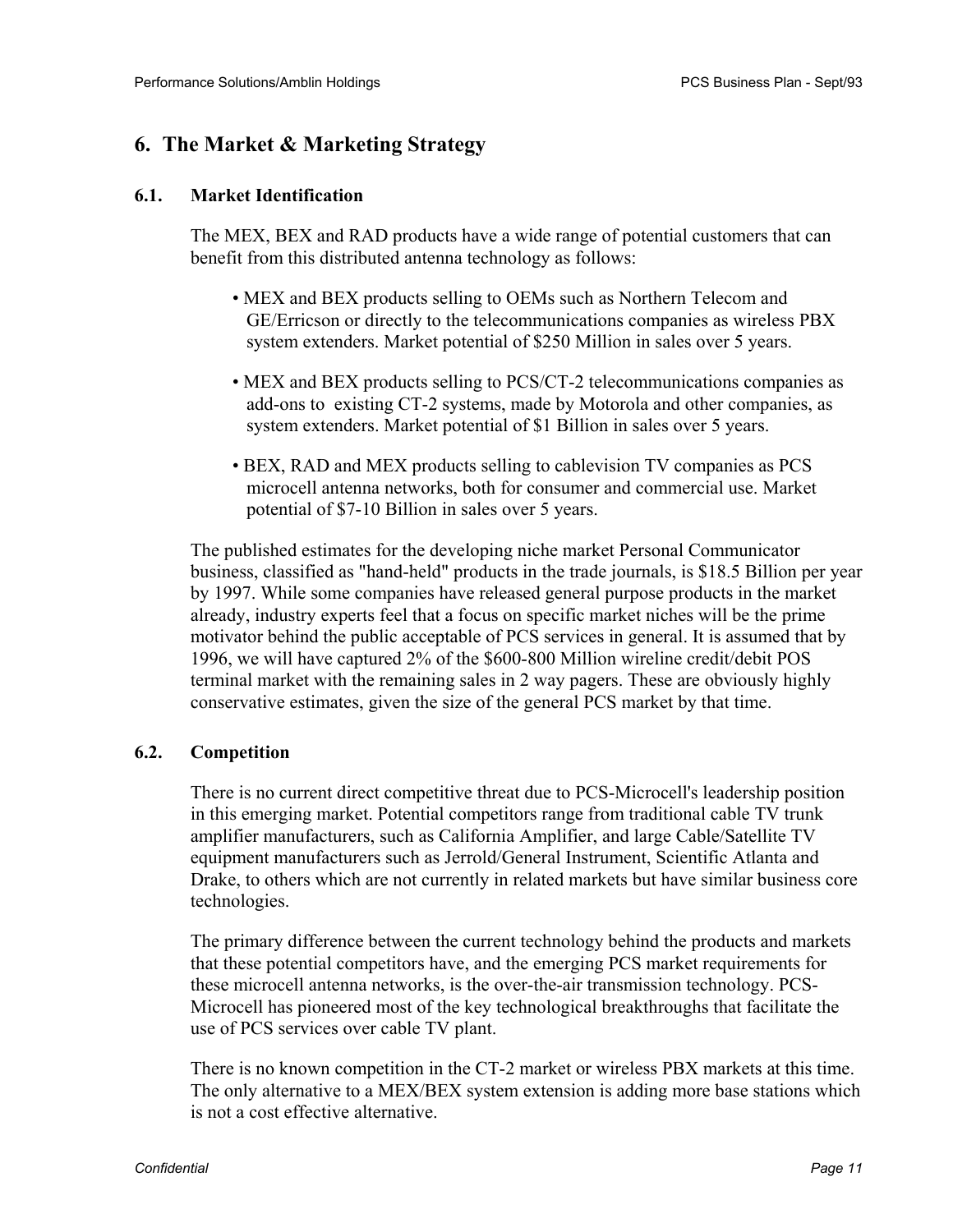There is certainly indirect competition in the emerging North American PCS market in terms of competing technologies against cable TV PCS services. These include direct telephone interconnections to PCS antenna systems, TV set top converter PCS antennas, and wide area services such as TDMA cellular services.

In the case of the telephone to PCS antenna systems, the PCS-Microcell technology has decisive installation and operational cost advantages (by a factor of 10-20 times!). Set top converter PCS systems (such as those offered by Jerrold) only provide in house coverage and are an inexpensive telephone local loop bypass scheme - this is not true PCS. Finally, TDMA cellular systems will be too expensive for widespread consumer acceptance and will not have the bandwidth to support the unlimited range of services that PCS will require.

The only existing known competitive threats to the Personal Communicator business are equivalent wireline technologies. While these technologies are well established, a significant percentage of the market will move towards wireless alternatives when they become available in the next 1-3 years.

#### **6.3. Marketing Strategy**

The specific marketing segments that we will focus on will include all United States Infrastructure roll outs for RAD and MEX units. There are also opportunities to license patents and designs to other companies which is a practical way to penetrate a larger percentage of the market, given the large ramp-up expansion and working capitol requirements that would otherwise be necessary.

The international CT-2 market represents a more or less short term (2-4 year) opportunity to provide initial manufacturing volumes and gross margin dollars to help ramp-up our manufacturing capacity toward the larger and longer sustaining North American PCS industry opportunities. CT-2 will provide a near term, strong, positive revenue stream. Our marketing projections are based on an orderly sales growth of 100% per year in this market leading up to the United States PCS roll out.

The North American wireless PBX market, while providing an additional short-medium term sales growth opportunity, has not yet been fully quantified. The opportunity that exists with Erricson is currently being analyzed and therefore we have conservatively omitted any revenue stream projections from the wireless PBX market in our financial proforma projections.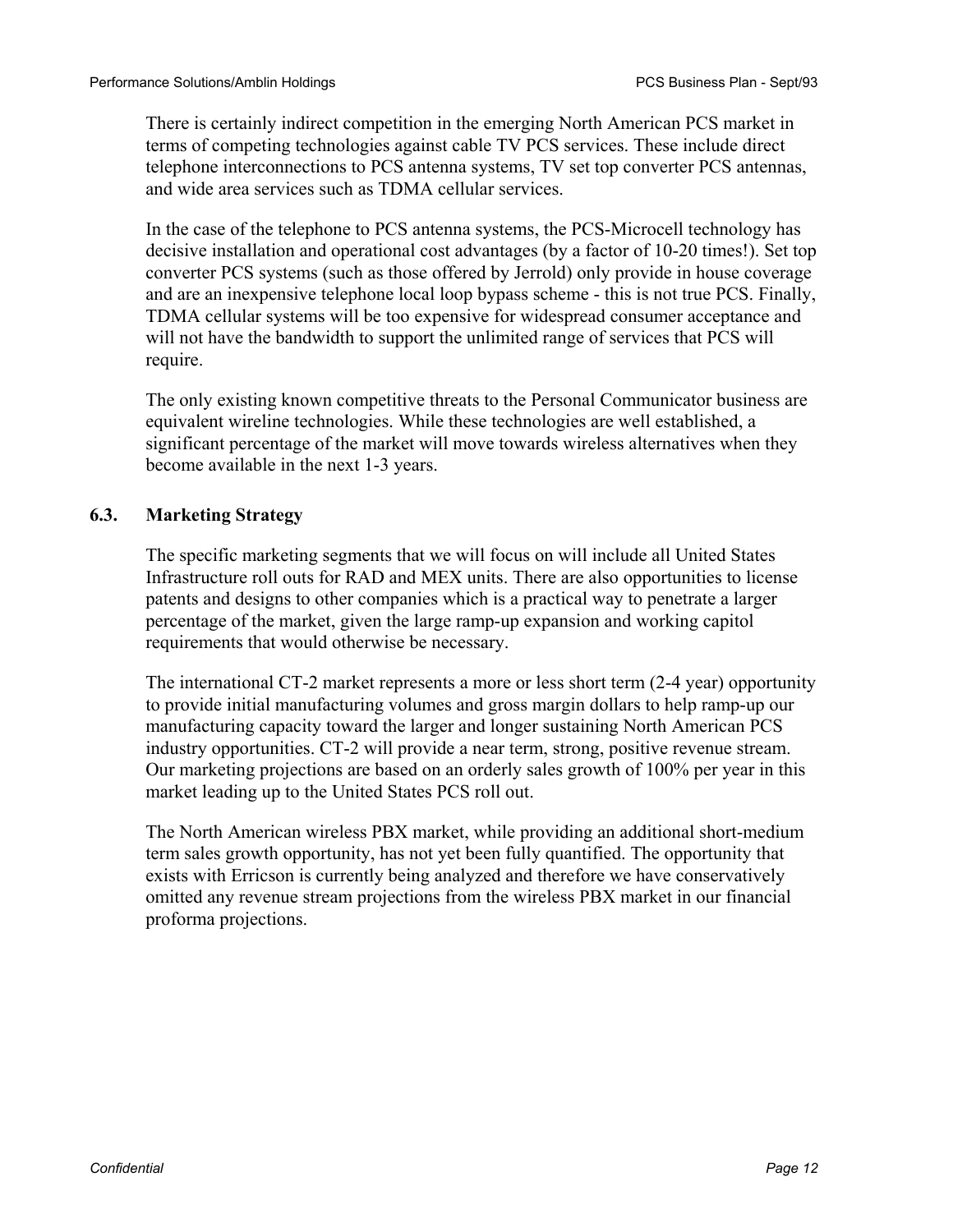In the short to medium term we will position ourselves as a manufacturer. How-ever, the long term key to our prosperity and growth is in moving towards being a service provider which will allow us to gain access to the lucrative transaction and network support revenues. This will be achieved by carefully partnering with service providers and possibly reducing product sales margins to secure long term support and transaction type contracts. Our strategy will include a focus on high reliability equipment with built-in network diagnostics capabilities that will provide the value added functionality that will be necessary to participate in the transaction and/or service and support revenue stream. See the Development section of this business plan for more details.

As discussed in the Development section of this business plan, we will license 3rd. party applications developers to develop custom software for our generic Personal Communicator products. This will allow us to focus on core competencies while growing the business rapidly to meet the expected demand.

PCS-Microcell has already established important industry contacts. While the important work of product development will continue and grow in scope, a substantial increase in strategic marketing and sales development work will start in earnest once the acquisition has been completed.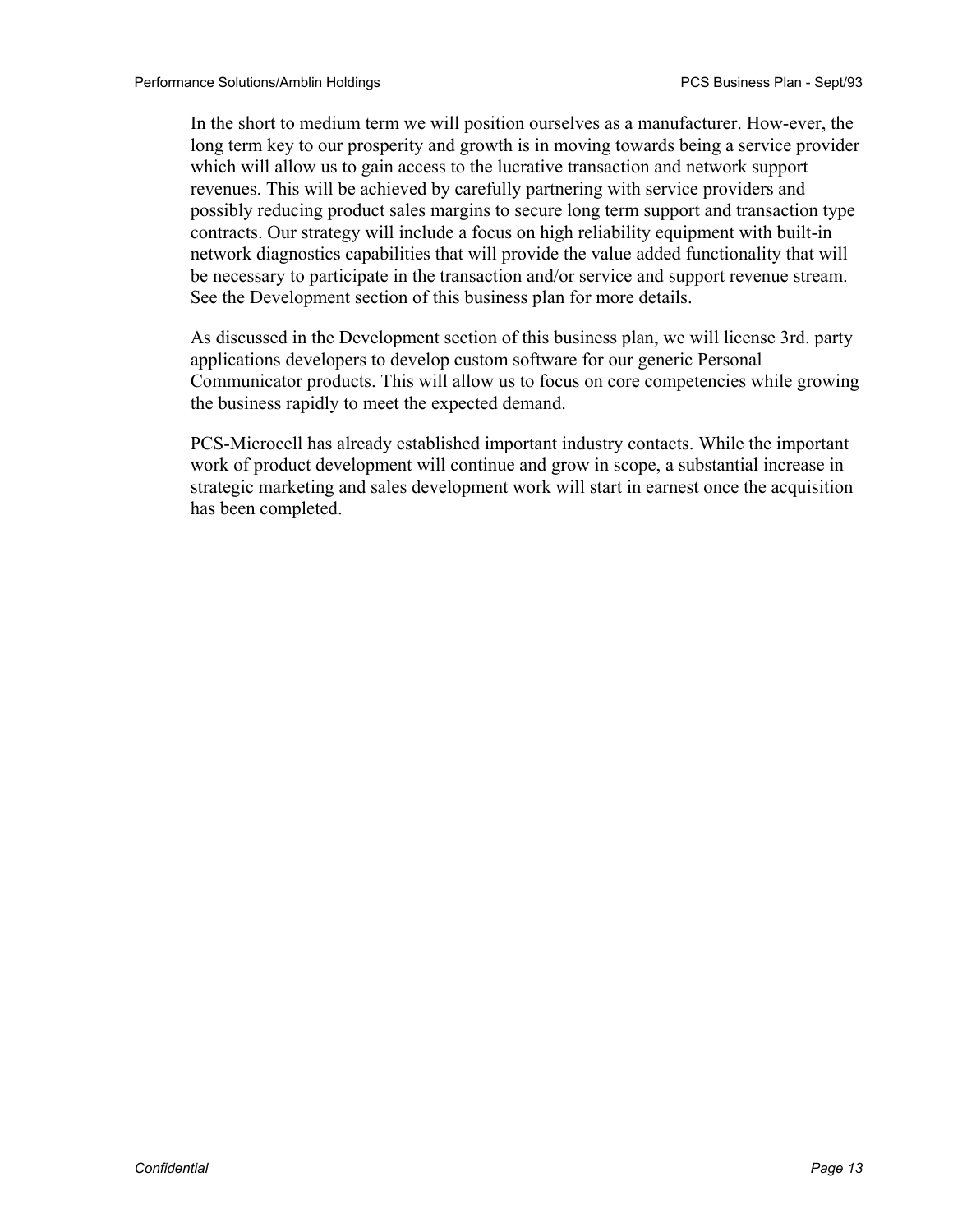## **7. Intellectual Property**

There are many ways for us to protect our intellectual property rights: patents, trademarks, copyrights, and trade secrets. By its very nature a patent is a public disclosure, with it's fundamental purpose being dissemination of important technical information to the world community in exchange for some form of compensation. It is our intent to exploit and protect our technical leadership position in the PCS market with regular patent filings. We also plan to license our patented technologies to our selected strategic partners in industry niche markets. We are committed to exploiting this partnership niche to increase revenue dramatically without increasing overheads.

*A number of intellectual property patents have already been applied for as follows:* 

#### **7.1. Infrastructure Products**

From 1990 until the end of 1991, PCS-Microcell developed pioneering technologies in the Infrastructure area covering RAD technology. This work was funded by the Rogers-Cantel group, a Canadian cablevision and cellular telecommunications consortium, which in turn applied for a number of patents in their own names. PCS-Microcell is allowed to license this patented technology for a "commercially reasonable" fee. From the end of 1991 onwards, PCS-Microcell has filed for 9 more significant patents in this area in its own name covering MEX, BEX and RAD technology.

In the United States a cablevision consortium, "US CableLabs", monitors and to some degree controls the technology and associated standards in use in the cablevision industry today. Rogers-Cantel has sold it's patent rights to US CableLabs for some undisclosed compensation. US CableLabs has expressed an interest in acquiring the PCS-Microcell patents. The intent would be to allow free use of these patents to cablevision equipment manufacturers (to stimulate the emerging PCS market) in exchange for a royalty fee and/or exclusive marketing rights in some cases.

These Rogers-Cantel and US CableLabs negotiations are complex and have not been addressed effectively by PCS-Microcell/ETC in the last year due to resource limitations. We will apply suitable resources to sort out these issues soon after the PCS-Microcell business acquisition has been completed.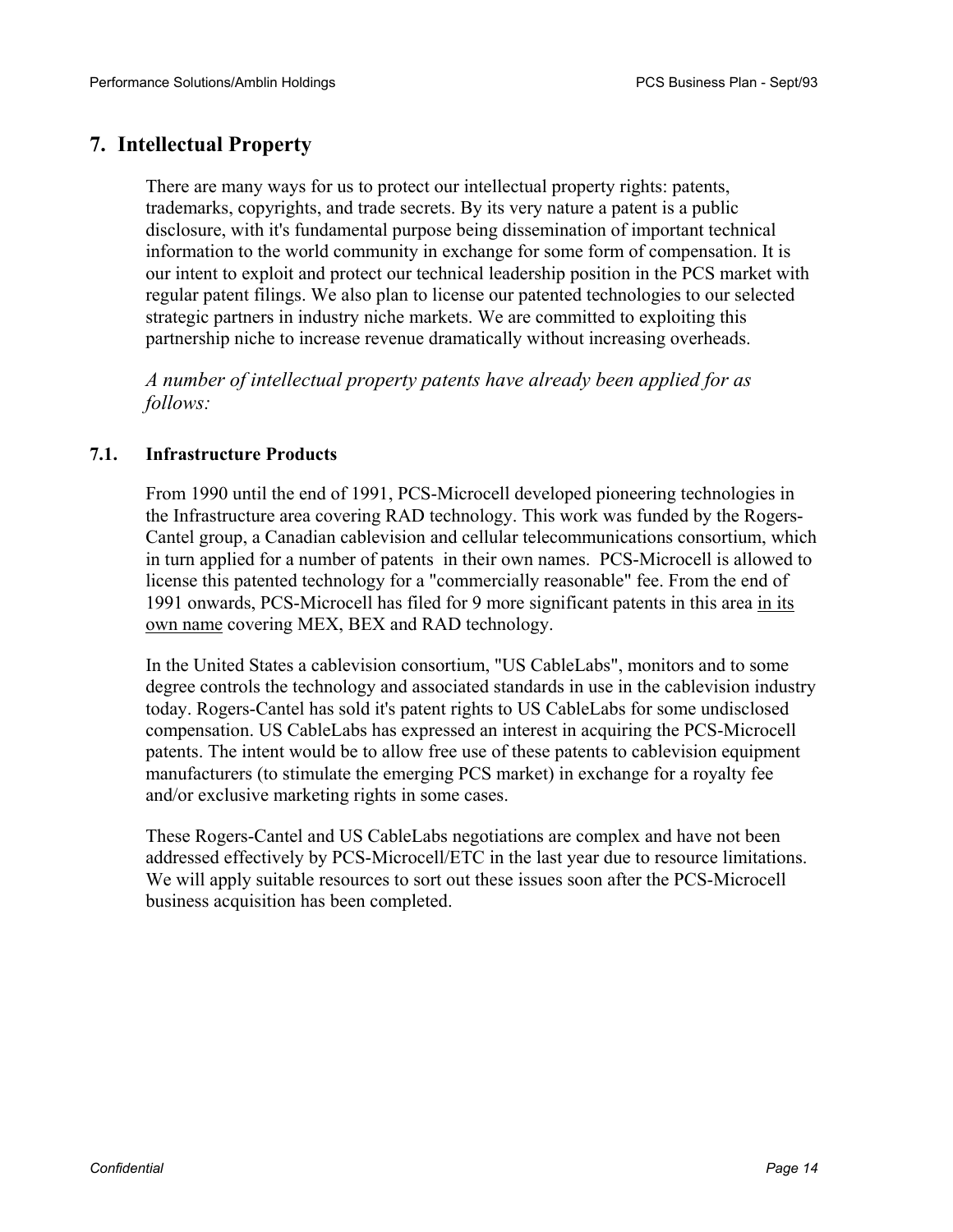#### **7.2. Personal Communicators**

While there are no patents pending at this time, submissions will be made at the end of the current stage of development relating to industrial design and electrical design issues. As a general matter of course, all important operating system and applications software will be protected by copyrights. It is our intention to obtain the vast majority of the required Personal Communicator technology via licensing and strategic partnership agreements. This is due to the wide range of technologies embodied in these types of products (See the *PCS Marketing Supplement Binder* for more information). Our focus will be in producing Personal Communicator products which utilize leading edge industry technology in unique and innovative ways.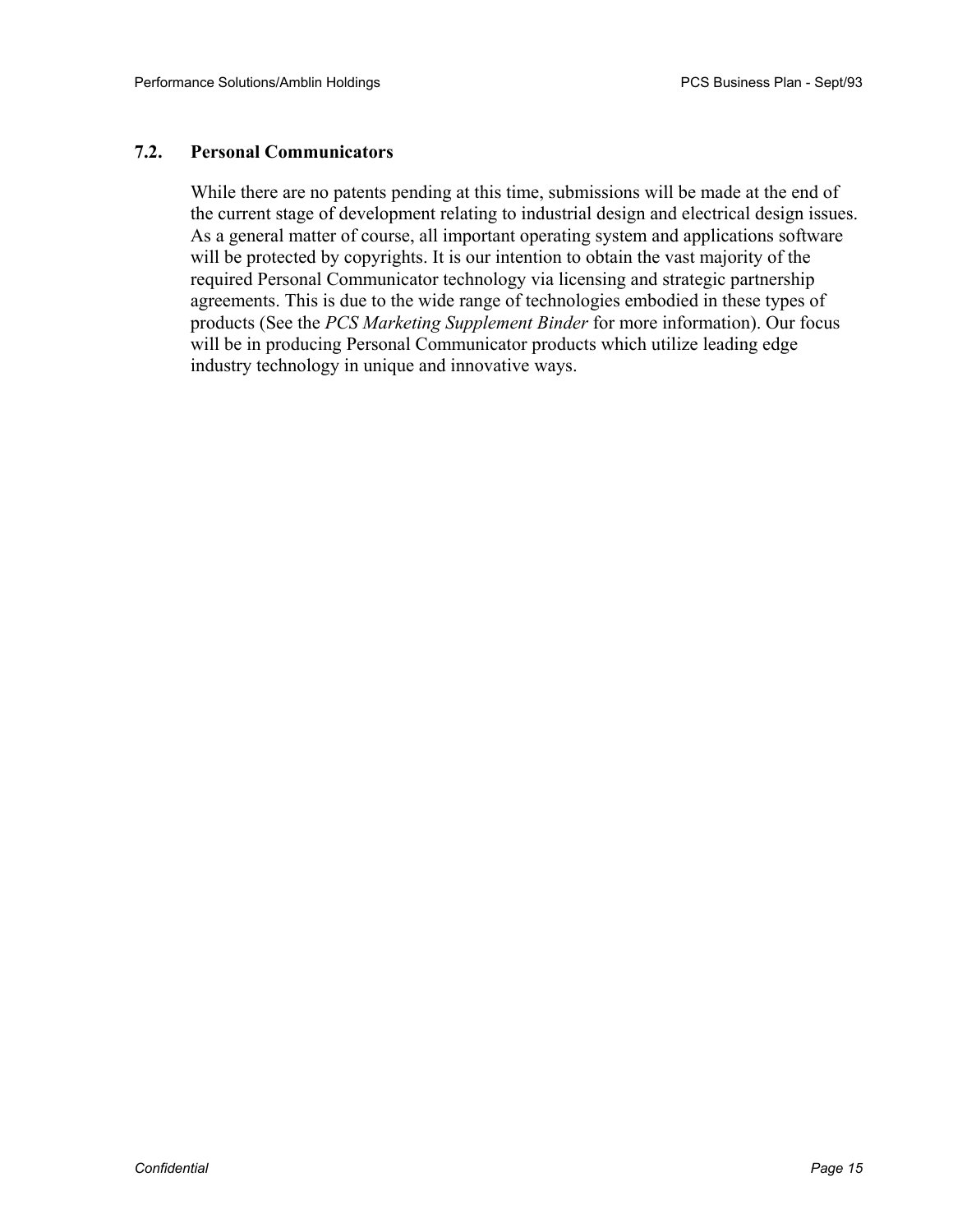## **8. Development Plan**

#### **8.1. Product Development Process**

Our product development process is one of the most important factors in determining the ultimate profitability of our company. Proper management of this process affects technical and financial risks, time to market, manufacturability, serviceability, quality, gross margins and most importantly, the performance/price point required for successful marketing of our products.

As stated previously, we will avoid the pit-fall of product driven marketing. Our emphasis on strategic marketing, as considered separate from sales competitive analysis, will give our product development groups the necessary vision and long term focus that keeps our new product introductions from being a game of catch-up with the competition. Rather, our new products will continue to a position us as market leaders.

We will execute a "gated" development process. Fed by formalized requirements from the strategic marketing group, the development teams must respond with a product development specification document that is to be signed off by all company departments. All issues from market requirements, manufactured gross margins, quality targets, detailed electrical, mechanical, and software specifications, manufacturing processes, service and support deliverables, technical and financial risk analysis, schedule, and resource requirements will be defined and approved in advance of the start of any new development effort.

As a general rule, our manufactured gross margin targets will be greater than 55%. This target, plus the product technical specifications, forms the true yardstick by which the product development process can be judged. All of the individual details must add up to a product that is profitable to manufacture and support, while meeting market requirements.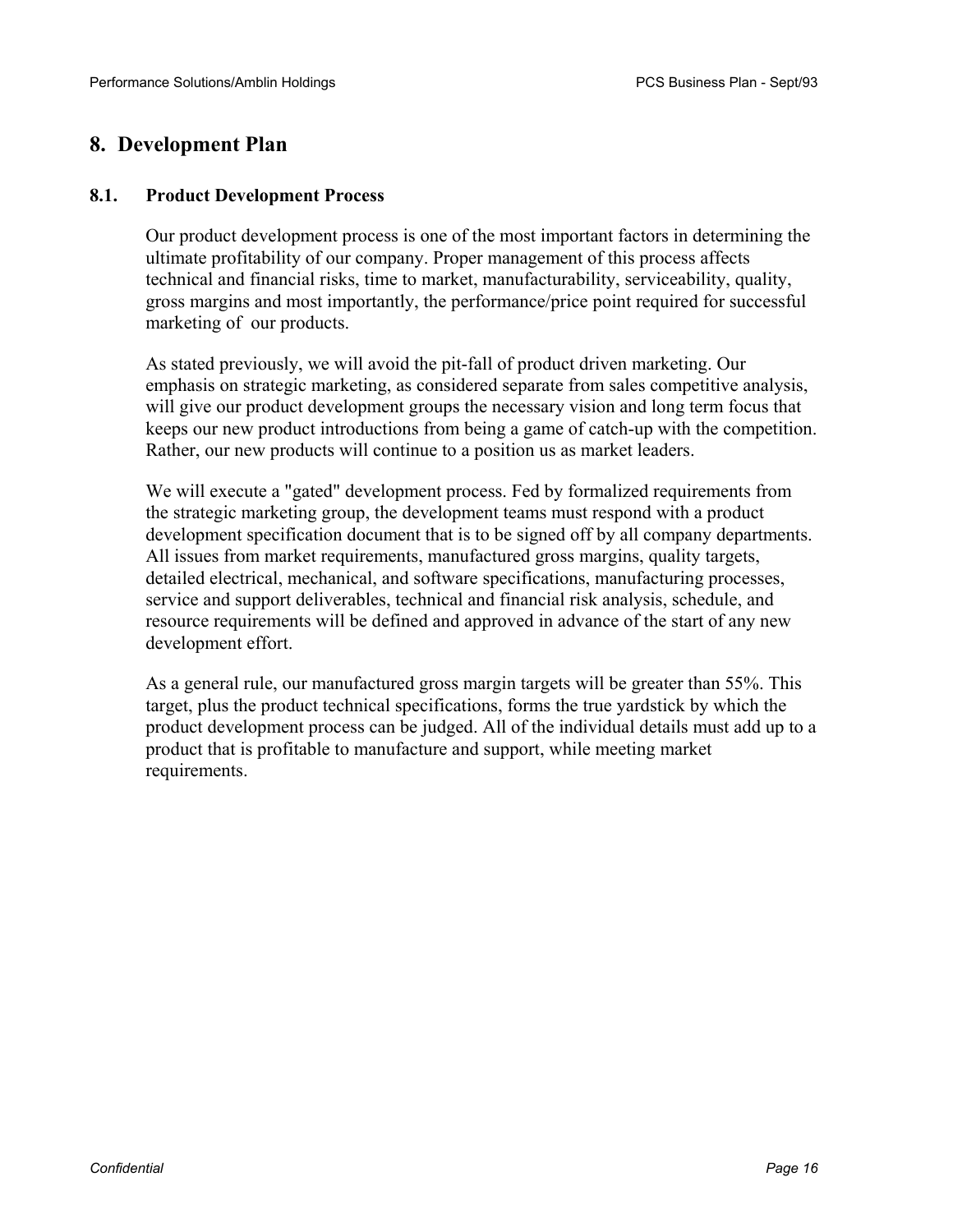#### **8.2. Product Development Status**

#### **8.2.1. Infrastructure Products**

While most versions of these products are relatively far along in the development process, our corporate requirements for a formal gated development process, as stated above, have not been met entirely under the corporate direction of ETC. Once the PCS-Microcell acquisition has been completed, a more formalized process will be put in place.

Another important issue relates to corporate quality goals. The North American cablevision industry has traditionally been focused on low cost solutions to system designs. This has its roots in the monopolistic market positions that cable operators have enjoyed over the years that have resulted in profit taking activity (United States cable TV consumer satisfaction ratings of just 42% underline just how bad the problem is).

In contrast, the North American telephone companies have consistently focused on providing high quality, reliable service to its customers. As PCS arrives, the quality, reliability and performance levels of cable systems must rise to that of the telephone companies. This means performing Accelerated Life Testing (ALT) on our new products and designing in an array of quality, network diagnostics and maintenance features that will be necessary to achieve the reliability levels that will be demanded of the PCS network providers. This will be one of our leading competitive advantages.

As a general introduction to the following product status reports, the PCS market is still very young and therefore most of these products will continue to evolve, change or be superseded in the next 2-4 years.

#### MEX

Of the 3 products under development, the MEX is the closest to release into volume production. Field trials and pilot production gates have been completed. The final stages of preparing detailed manufacturing, service and support documentation, working out volume production processes and testability are underway at this time. This is in anticipation of receiving the first large production orders of this product for delivery in 4Q93.

#### BEX

The BEX is a companion product to both the MEX and the RAD. Engineering prototypes have been developed and extensive field trials have taken place. CT-2 versions of this product are in the final stages of pre-production. Some advanced versions of this product line, which are targeted to future base station technologies, still have open requirements specifications and may remain in development for some period of time.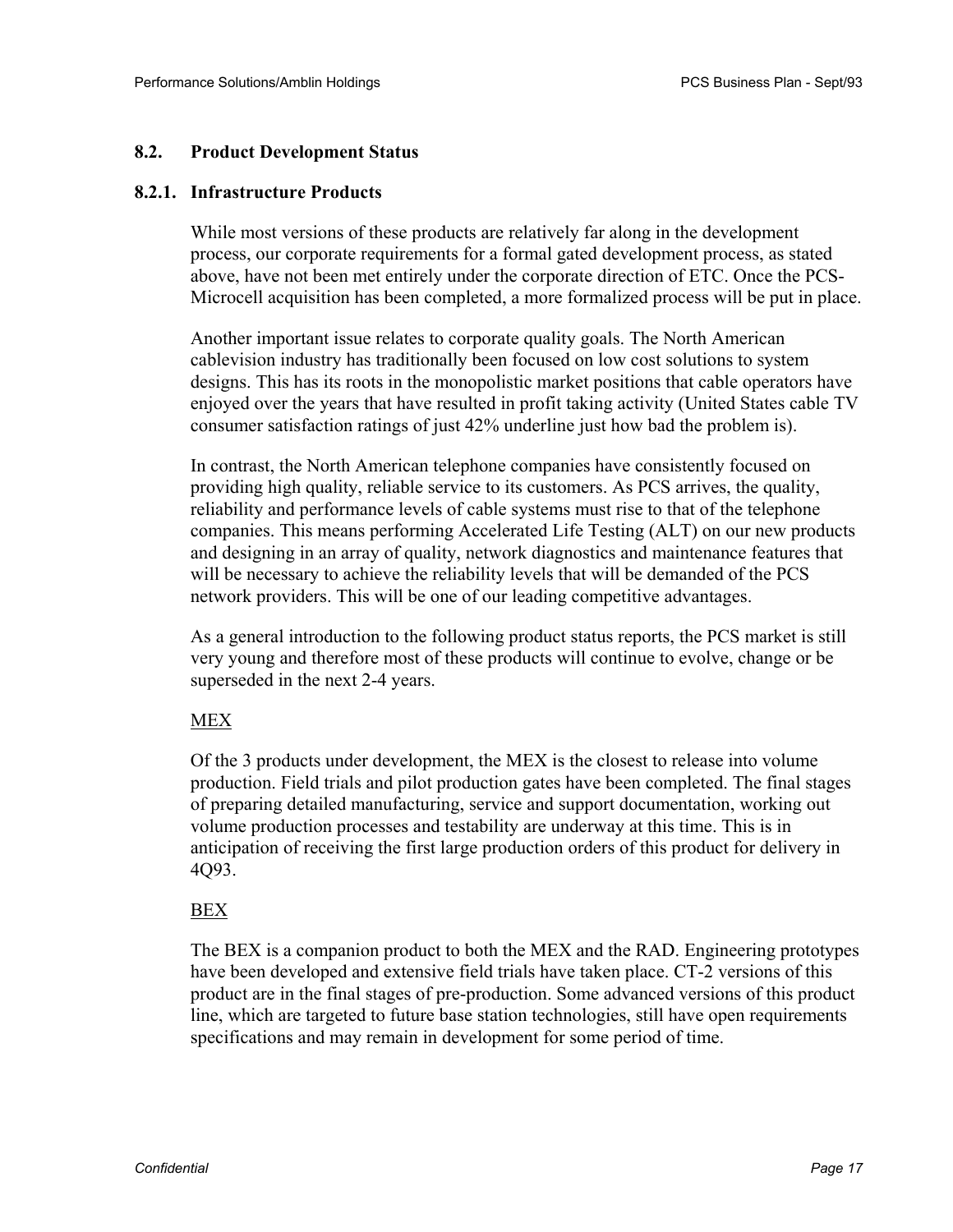#### RAD

The RAD is being positioned as a modular product with plug-in modules that will allow network upgrades to new services as they become available. The RAD is also targeted at the North American cable interconnect market which is the least stabilized and furthest from volume production orders. For this reason, the RAD product will stay in the early engineering prototype/field trial stage for the near term.

#### **8.2.2. Personal Communicators**

The enabling technologies for this series of products has been carefully researched and defined - see the *PCS Marketing Supplement Binder* for details on these technologies. In addition, many of the industrial design, mechanical, electrical and software top level design specifications have been completed. The next step in the development process is to create working models and preliminary marketing/sales brochures to attempt to secure a large customer order before further efforts are expended.

A unique aspect of the Personal Communicator business will be the diversity of applications supported on the relatively generic hardware platforms that we are developing. Rather than writing every custom application that our marketing teams identify and our customers demand, we will actively support 3rd. party application developers both locally and internationally via a well documented and supported operating system and hardware platform developers kit.

#### **8.3. Organization**

Our development group is separated into 2 teams: PCS Infrastructure products (PCS-Microcell), and Personal Communicator products. This is due to the differing skill sets required given that the Infrastructure group requires strong Analog/RF skills while the other group is more Digital/Software oriented. A combined team of Computer Aided Designers ("CAD"), Industrial Design, and Management Information Services ("MIS" computer networks) supports both groups.

All development work takes place on IBM PC/Novell Networks using a combination of DOS and Windows operating systems. Our CAD and Software teams will migrate towards Windows NT as applications are released.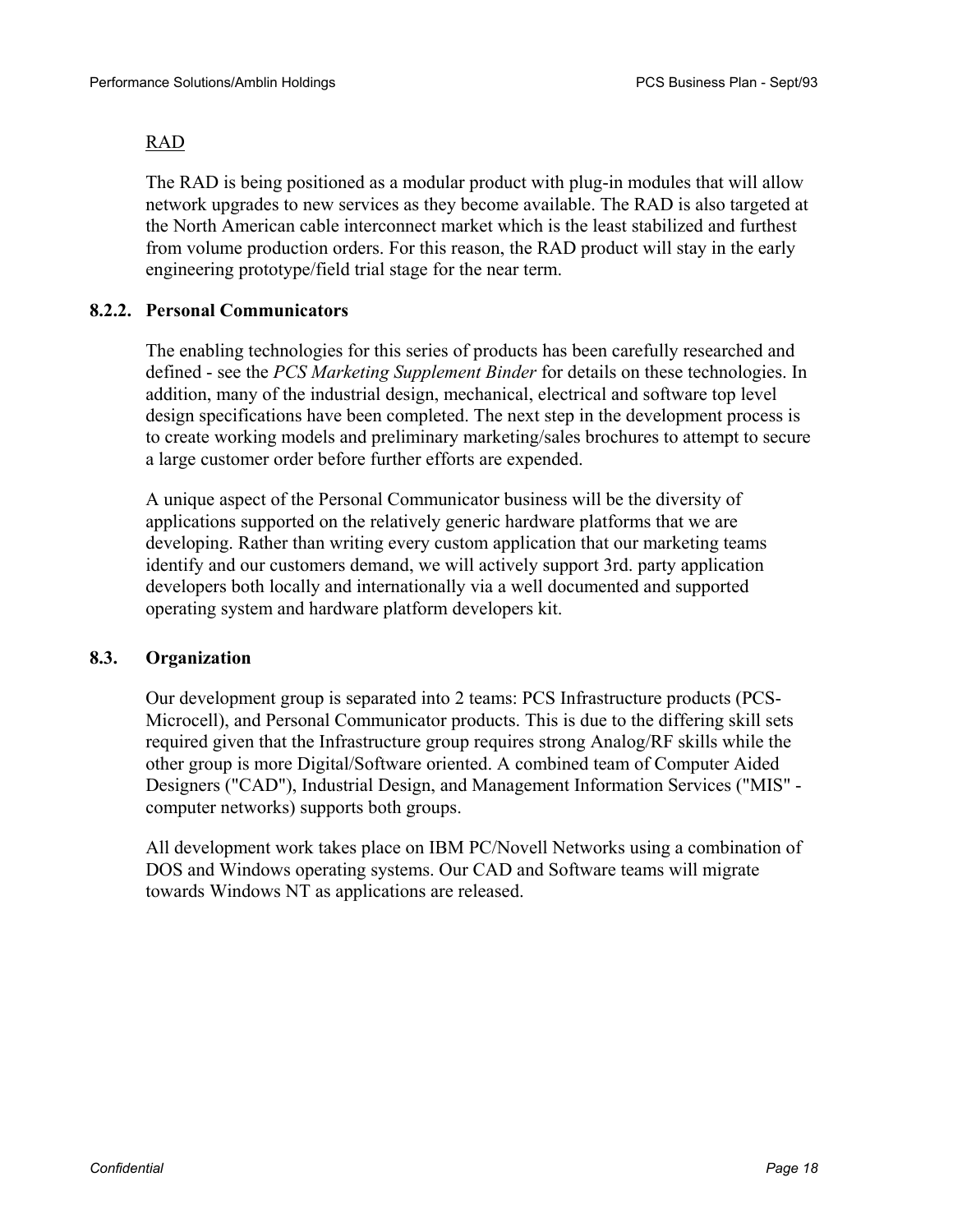#### **8.4. Technologies/Engineering Skills**

The core technology embraced in our business is RF. There are a great variety of both analog and digital support technologies that we also employ but they are secondary to the requirement for a strong core expertise in RF engineering. With the acquisition of PCS-Microcell and the combined talents of our management team, we are positioned to sustain a new market leadership niche. Fortunately, our company is based in Vancouver and therefore a superb talent pool of RF and telecommunications engineers are available locally to draw from to help fuel our growth. Additional key RF and telecommunications staff have been targeted and are currently awaiting completion of our acquisition before formal employment offers are made.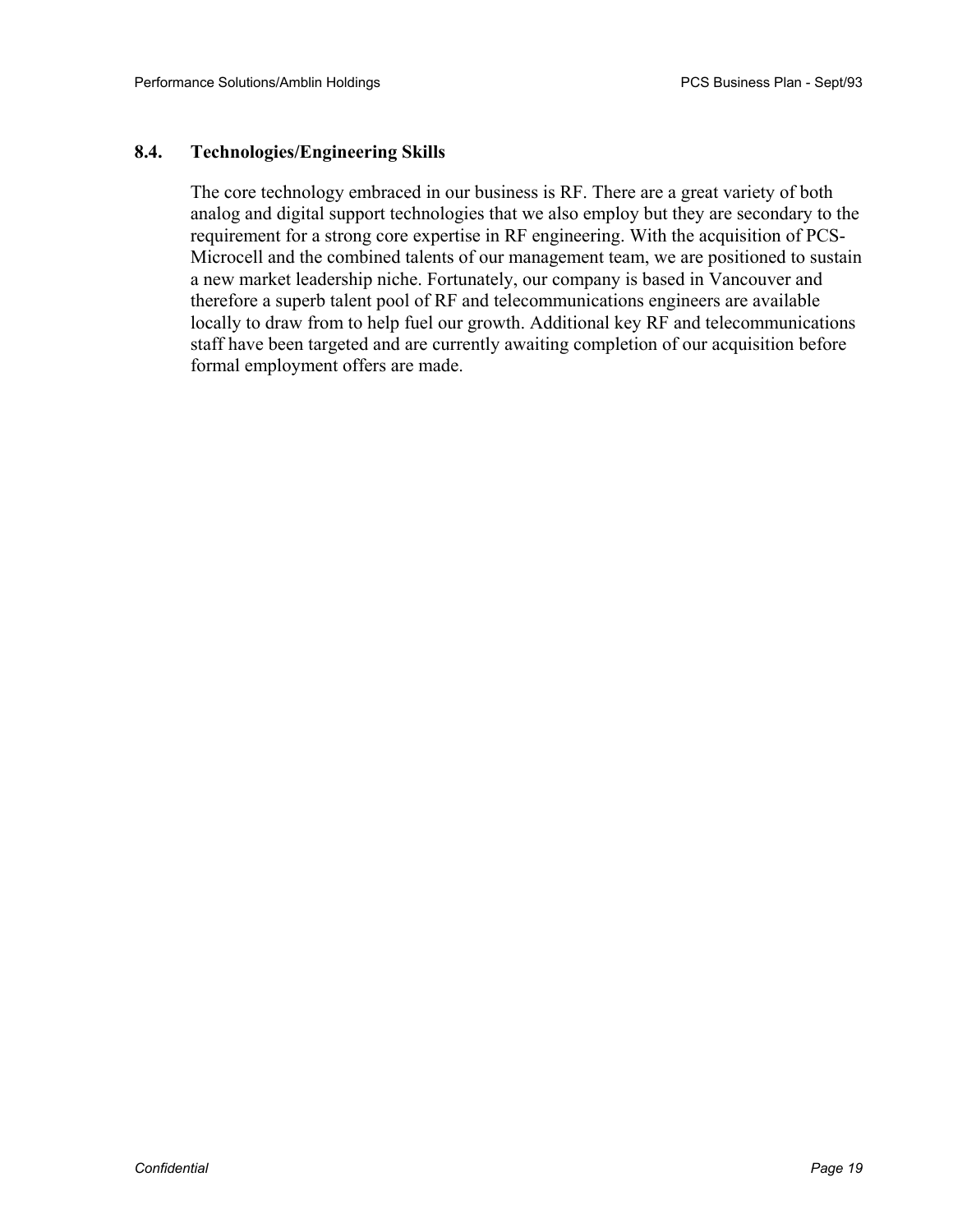## **9. General Operations/Manufacturing Plan**

#### **9.1. Organization**

All of our Infrastructure and Personal Communicator products are being designed for high volume computerized assembly, testing, configuration, and product tracking using predominantly surface mount electronic component technology ("SMT"). SMT manufacturing processes require bulk purchases of components on "tape and reel", the machinery is very expensive (requiring high utilization for cost effective purchase), and a high level of operational expertise is required. Consequently, our board level assembly will be sub-contracted out to established expert firms in this area.

We will maintain a manufacturing and general operations staff to source materials and perform board and unit level assembly, test, and configuration. Final product will be shipped from our facilities. Only in very high volume, sustained production orders will consideration be given to turn-key offshore product manufacturing.

Our service and manufacturing groups will have low volume SMT component placement and re-work equipment on-hand to perform re-work as necessary. All products and their associated sub-assemblies will be bar-coded for product tracking purposes.

One of the powerful management tools that we will use to control manufacturing, inventory, sales orders, purchasing, A/P, A/R, and G/L is an integrated MRP/accounting computer system. In addition to providing an on-line system for process control and information retrieval, this represents a key management reporting and control tool that allows us to be able to manage a world class, build to order, just in time manufacturing process.

#### **9.2. Total Quality Focus**

We will apply for, and receive certification to the ISO9000 quality standard. This will provide us with an industry recognized quality program which is essential for our Asian and European markets where ISO9000 certification could be a condition of sale. The ISO9000 quality standard interlinks all activities from material incoming inspection procedures, to manufacturing process control, test equipment calibration and product tracking. All of our important sub-contractors and suppliers will also be required to be ISO9000 certified.

The concept of "6 Sigma" corporate quality standards will apply to all aspects of our business, particularly product development and manufacturing. "6 Sigma" revolves around the concept of continuous improvement and zero defects principals. All general operations meetings start with a review of departmental quality progress reports.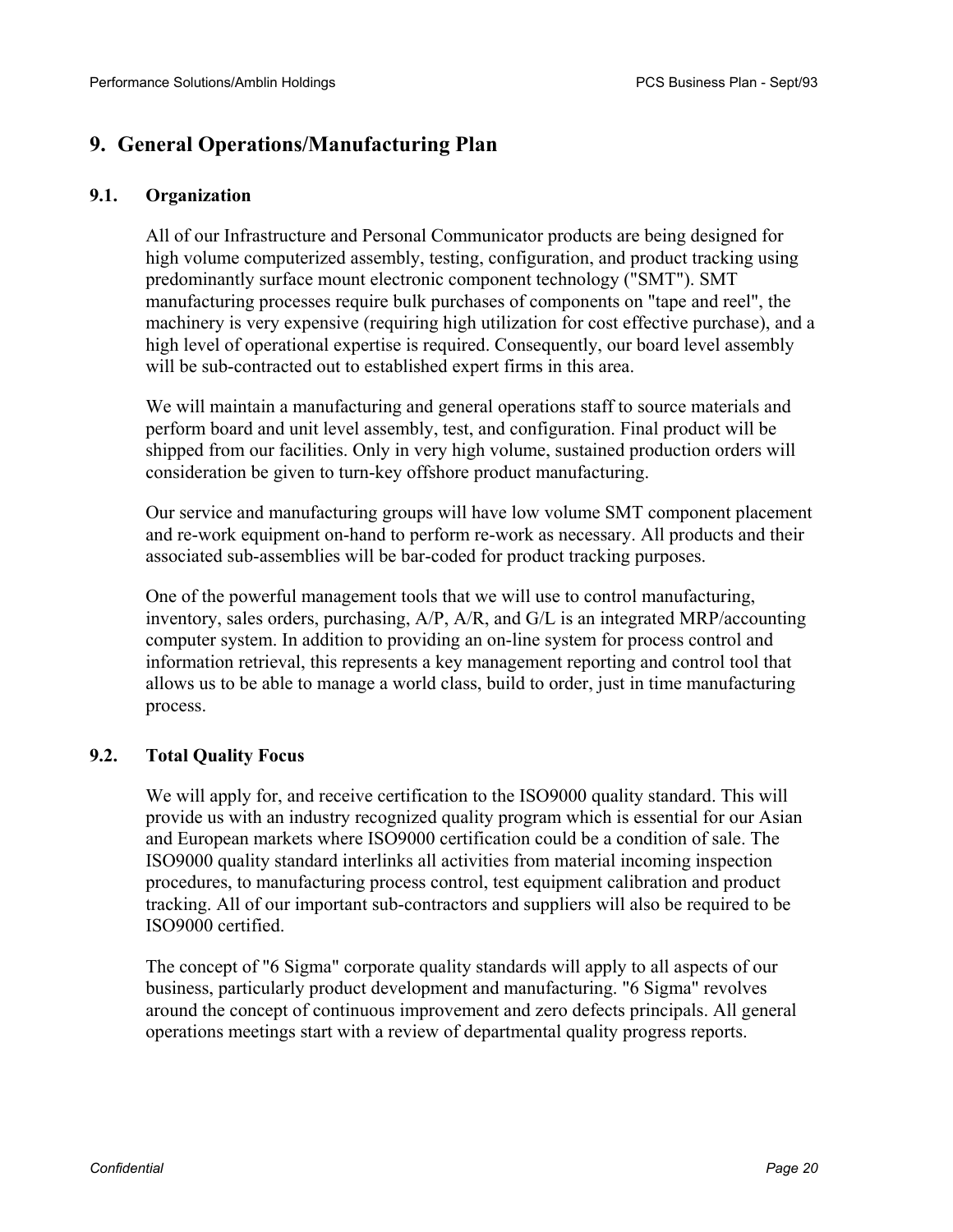The specifics relating to our manufacturing processes include providing a 3.4 in 1 million rate of actual defects found per opportunity for a defect to occur. As example, if there were 10 solder joints on a circuit board, an allowable failure rate of any 1 solder joint would be 1 in every 340,000. A typical product may have 500-2000 "opportunities for defects" so the actual quality targets are far lower than first expected. Never-the-less, these quality goals are targeted on best in class standards. As can been seen, a product with fewer opportunities for defects is inherently a higher quality product.

The only effective way for us to achieve the lofty goals of "6 Sigma" are to have close cooperation between the product development, manufacturing, and custom service groups. Our mandate is to have the development teams treat the manufacturing and service groups as their customers. With early and often development process participation by our manufacturing/service engineering staff, our products will have a much higher chance of meeting our corporate profitability goals by ensuring that the product designs fit within manufacturing process tolerances.

#### **9.3. Sub-Contractors & Suppliers**

A key piece of the quality puzzle is the relationship and controls relating to the use of sub-contractors and suppliers. A carefully established relationship ensures that our corporate quality and inventory control goals are met. This is especially important for our "just in time" manufacturing process. We will insist on formal partnership agreements with all of our key sub-contractors and suppliers.

#### **9.4. Inventory Control/Asset Management**

Our inventory control system is integrated into the over-all MRP/accounting system software package. Material storerooms will be created both for our internal manufacturing lines, as well as those of our sub-contractors. Our suppliers will also be required to keep an on-hand inventory of specific class A, B, and C components, as determined by this system.

Our objective for asset management is to achieve greater than 6 turns per year.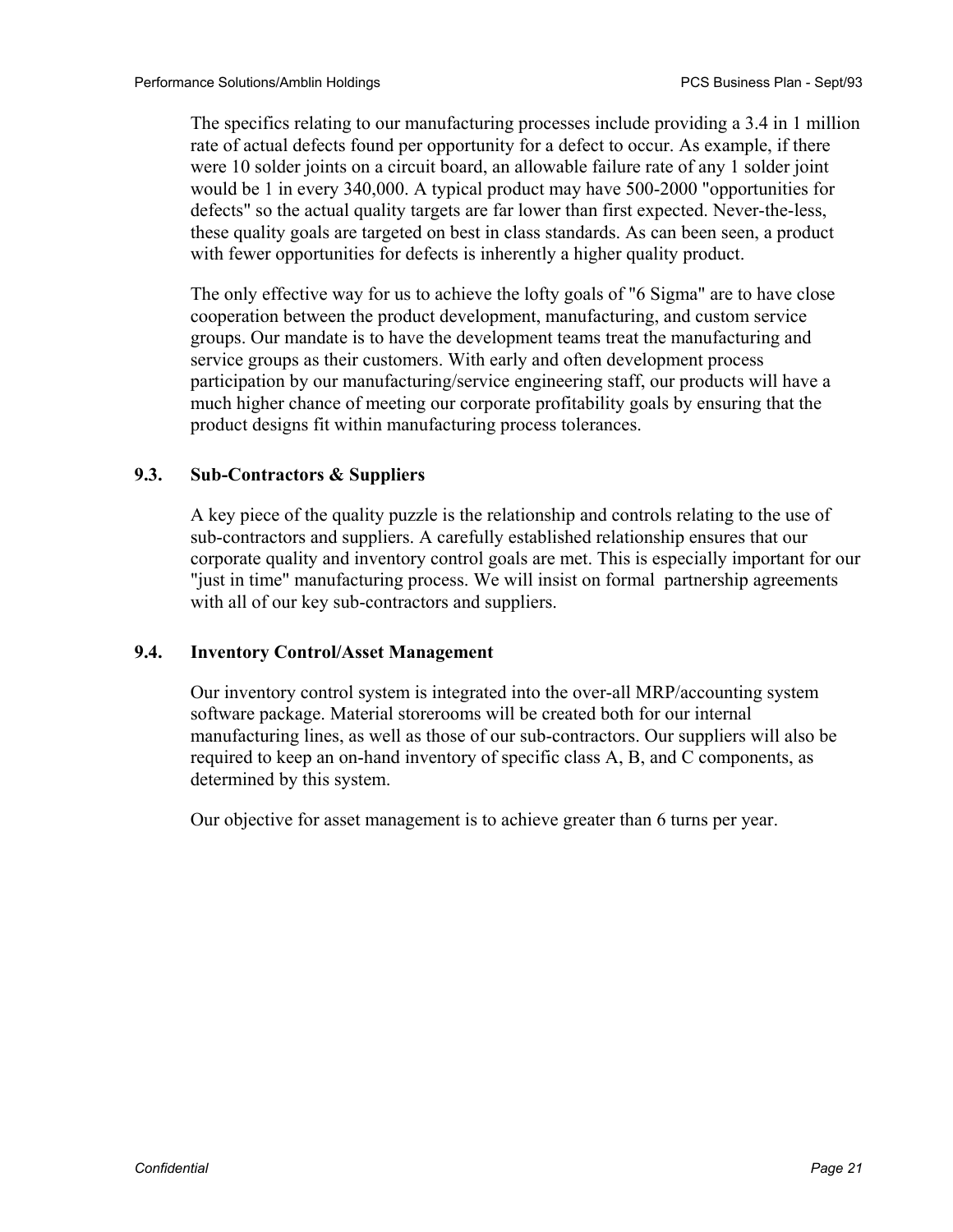#### **10. Financials**

As a general company policy, we will always be market driven, not product driven. Strategic product performance/pricing points will drive our product development specifications and internal financial goals of an aggregate minimum 55% gross margin will determine targets for manufactured cost of goods. This is reflected in the detailed manufacturing schedule listed later on in this document.

In 1993, we are conservatively estimating that only 50% of one existing MEX order will be booked and shipped. The remaining 1993 revenues are from well established R&D funding and field trials sources. The cost of PCS-Microcell business acquisition is not directly included but the indirect costs of overhead staffing, new marketing and sales efforts, and a move to new facilities is detailed.

1994 is targeted to be the first year of substantial manufactured goods sales which addresses the emerging United States PCS market and our ability to ramp-up internal manufacturing capacity to service the international CT-2 market opportunities.

Excluding the investment capital required to acquire PCS-Microcell, this business is expected to incur a \$351K loss in 1993 and an additional Q1-2 1994 period loss due to the following factors:

- The existing business must be moved to new facilities and lease hold improvements and infrastructure investments will have to be made
- The current business has practically no basic over-head costs allocated to it from the parent company, ETC, therefore, as title transfers to the new business, monthly overheads of \$50K will initially transform the business from a breakeven status to a small loss.
- The addition of executive, sales & marketing management that is required to drive us towards the available opportunities adds another \$50K per month overhead cost initially, and rises as we enter 1994 and push to close major strategic business partnerships and contracts.
- Infrastructure (PCS-Microcell) product development costs will increase as we develop our product lines at a faster rate to meet the anticipated large orders in mid 1994. Accelerated R&D spending is necessary to address the current CT-2 and Wireless PBX opportunities.
- Personal Communicator product development costs will start upon completion of the acquisition. It is anticipated that a maximum of \$150K will have to be invested before a large customer order is secured for delivery in mid-late 1994.